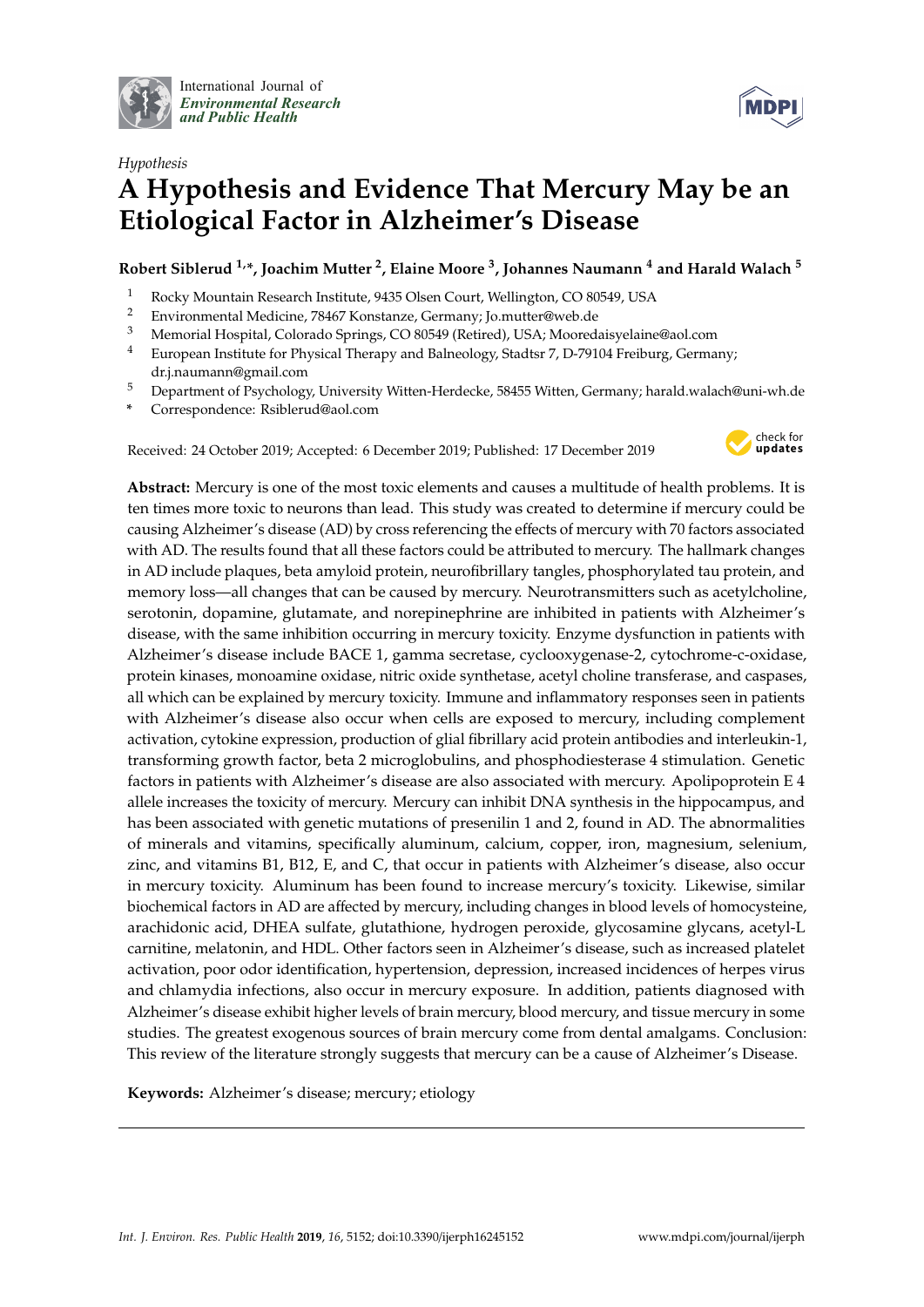#### **1. Introduction**

The cause of Alzheimer's disease [AD] has been one of the great medical mysteries since Alois Alzheimer first identified this disease in 1906. It is the fourth leading cause of death in the United States, affecting 4.2 million citizens. Although recent studies have shown a decline in incidence, it is still one of the most unmet challenges of our age [\[1\]](#page-10-0). The worldwide dementia prevalence is over 44 million people, with an annual cost of 604 billion USD. It is estimated that the worldwide prevalence will triple to 135.5 million by 2050. At least 30% to 50% of all individuals above the age of 85 are affected by AD in the industrialized countries [\[2\]](#page-10-1). Approximately three to five percent of all cases have a genetic factor [\[3\]](#page-10-2). Many researchers believe that some environmental factor is responsible for the etiology of Alzheimer's disease.

The amount of neurofibrillary tangles found in affected Alzheimer brain regions correlate with the severity of the disease [\[3\]](#page-10-2). Some studies suggest that fibrillary nerve cell changes may begin to occur as early as 50 years before the onset of clinical symptoms. This would rule out old age as the cause. Neurofibrillary tangles in low amounts are found in about 20% of the population aged 20 to 30 years without clinical symptoms. By 70 to 80 years, 90% of individuals display neurofibrillary tangles in the brain [\[3\]](#page-10-2). Of this age group, the 35% who have the highest number of histological detectable neurofibrillary tangles suffer clinically from symptoms of Alzheimer's disease.

Over the past three decades, a number of studies have suggested a pathological role of inorganic mercury as being one of the causes of Alzheimer's disease [\[4](#page-10-3)[–6\]](#page-10-4). This is underlined by the fact that mercury is ten times more toxic to neurons than lead, another neurotoxin [\[7\]](#page-10-5). Only mercury, in low levels, was able to induce the hallmark changes seen in AD, compared to cadmium, manganese, aluminum, iron, and lead [\[6\]](#page-10-4). A substantial number of neurons, interneurons, and CNS-endothelial cells derived from people who die from a neuro-degenerative disease are full of intracellular mercury deposits, demonstrating that mercury easily penetrates the blood brain barrier, and enters neurons, resulting in neuronal loss [\[8\]](#page-10-6).

Mercury exposure has risen worldwide in recent decades due to industrial activities, gold mining, medicinal usages, and the burning of fossil fuels. Mercury released in the biosphere accumulates and is additive over thousands of years, and the content in the biosphere is today two- to five-fold that of the pre-industrial era [\[9\]](#page-10-7). Mercury levels accumulate in organisms at the end of the food chain, such as predatory fish and humans. The mercury content in tuna is rising four percent per year [\[10\]](#page-10-8) and has risen more than 100- to 1000-fold over the past 1000 years. Besides fish consumption, an important anthropogenic source of mercury originates from dental amalgams, which are comprised of about 50 percent mercury. The World Health Organization (WHO) stated in 1991 that the largest average daily intake of mercury in the general population originates from the dental amalgam [\[11\]](#page-10-9). Other medicinal sources are mercury-based preservatives used in medications such as vaccines [\[12\]](#page-10-10). The World Health Organization has stated "there is no safe level of mercury." The purpose of this paper is not to identify the sources of mercury, but to examine all known physiological changes that occur in Alzheimer's disease and determine if mercury could be causing these changes.

#### **2. Methodology**

To identify what physiological and pathological changes occur in Alzheimer's disease, a comprehensive AD book entitled *Encyclopedia of Alzheimer's Disease* [\[13\]](#page-10-11), researched and written by Elaine Moore, was used as the primary reference for a summary of the pathological and physiological changes that occur in Alzheimer's disease. Each of these AD changes was identified and then cross-referenced with mercury databases and PubMed to identify scientific articles that would explain whether, and, if so, how, mercury could cause these changes. Positive and negative reports were considered equally, and all data presented here helped explore the hypothesis. To our surprise, all 70 factors identified to date as occurring in Alzheimer's disease can be explained by mercury toxicity. The following is a brief summary of the physiological and pathological changes occurring in AD, followed by evidence describing how mercury could cause them.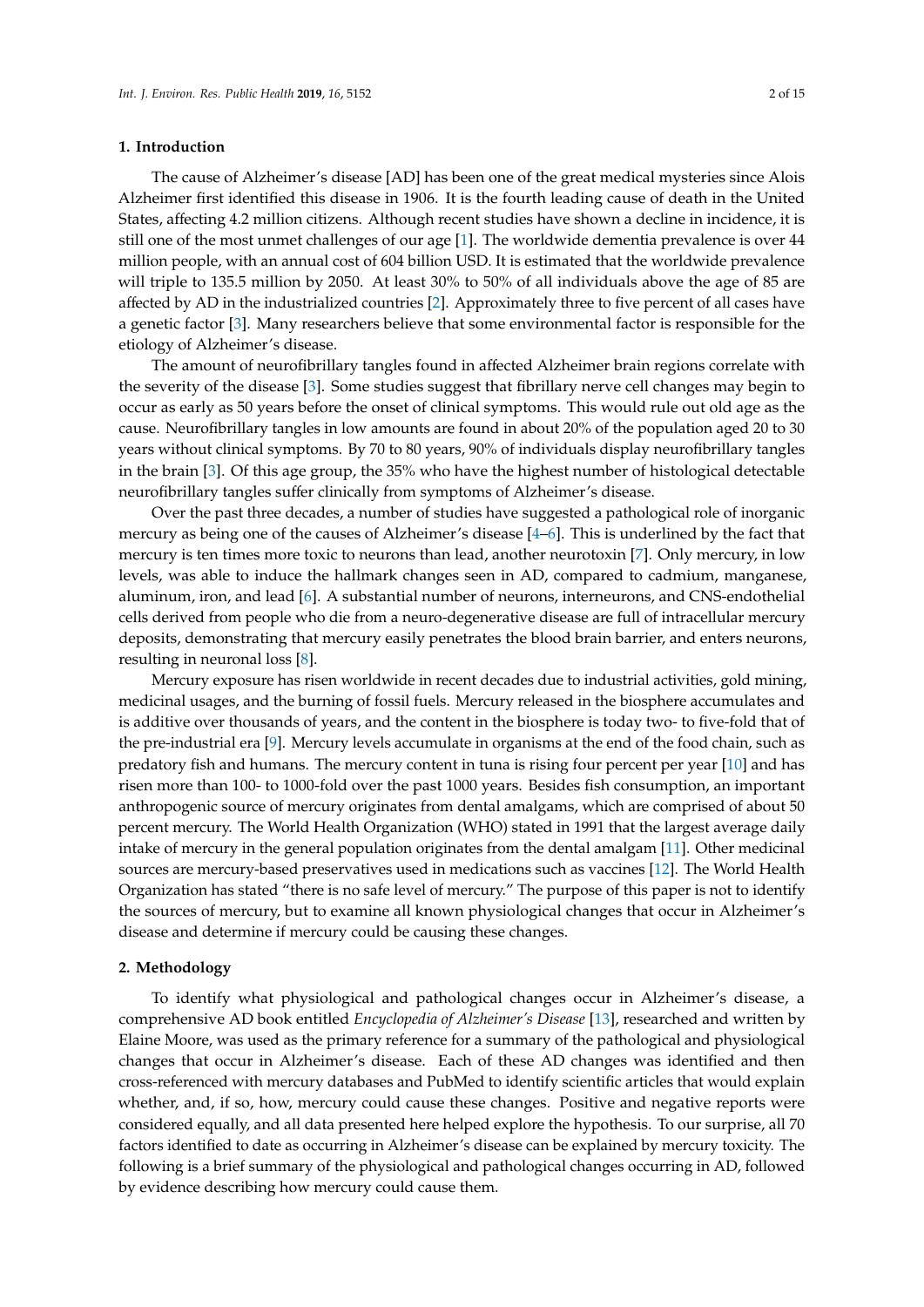# **3. Results**

*3.1. A. Hallmark Brain Changes in Alzheimer's Disease (AD)*

Three of the major diagnostic markers of AD, including neurofibrillary tangles, secretion of beta amyloid protein, and hyperphosphorylation of tau protein, can all be explained by mercury toxicity.

1. **Senile Plaques:** Neuritic plaques are composed of neuritic protein deposits found in excess amounts in AD brains. They are composed of beta amyloid protein [\[13\]](#page-10-11).

*Mercury***:** Mercury stimulates the formation of beta-amyloid protein, which plays a role in the pathogenesis of AD by causing oxidative stress and neurotoxicity [\[14–](#page-10-12)[16\]](#page-11-0).

2. **Amyloid Precursor Protein (APP):** APP is the parent protein from which beta amyloid is derived. APP is broken down into fragments. A defect in APP may cause AD [\[13\]](#page-10-11).

*Mercury***:** Inorganic mercury reduces the level of APP [\[17\]](#page-11-1), and strongly inhibits gamma secretase processing of APP [\[18\]](#page-11-2).

3. **Tau Protein:** Accumulated phosphorylated tau protein is responsible for neurodegeneration in AD (13).

*Mercury:* Mercury can significantly increase the phosphorylation of tau protein [\[19](#page-11-3)[,20\]](#page-11-4).

4. **Neurofibrillary Tangles (NFT):** NFTs are a characteristic brain finding in AD, consisting of a hyperphosphorylated tau protein [\[13\]](#page-10-11).

*Mercury:* Mercury increases the phosphorylation of tau protein, resulting in NFTs [\[19\]](#page-11-3).

5. **Memory Loss:** Loss of memory is the hallmark symptom of AD [\[13\]](#page-10-11).

*Mercury:* Memory loss is a hallmark symptom of mercury toxicity [\[21\]](#page-11-5).

*3.2. B. Neurotransmitters*

Most major neurotransmitter functions are disturbed in AD. Likewise, in mercury toxicity, the same neurotransmitters are affected.

1. **Acetylcholine:** Levels of acetylcholine are reduced in AD [\[13\]](#page-10-11).

**Mercury:** Acetylcholine is reduced in mercury toxicity [\[22\]](#page-11-6).

2. **Serotonin:** AD brains have a serotonin deficit [\[13\]](#page-10-11).

**Mercury:** Mercury inhibits the binding of serotonin to brain receptors [\[23\]](#page-11-7).

3. **Dopamine:** Dopamine levels in the AD brain are low, due to a deficiency of dopamine D2 receptors [\[13\]](#page-10-11).

**Mercury:** A negative correlation was found between total mercury and dopamine D2 receptors in the brain of wild mink [\[24\]](#page-11-8).

4. **Glutamate:** Excess glutamate leads to neurodegeneration in AD [\[13\]](#page-10-11).

**Mercury:** Mercury inhibits glutamate uptake and stimulates release of glutamate [\[25\]](#page-11-9).

5. **Nitric Oxide:** Excess nitric oxide can contribute to AD [\[13\]](#page-10-11).

**Mercury:** Mercury chloride induces nitric oxide synthetase [\[26\]](#page-11-10).

- 6. **S-Adenosylmethione (SAMe):** AD patients with depression have decreased levels of SAMe [\[13\]](#page-10-11). **Mercury:** Mercury inhibits SAMe [\[27\]](#page-11-11).
- 7. **Norepinephrine:** AD brains have decreased levels of norepinephrine [\[13\]](#page-10-11).

**Mercury:** Mercury decreases norepinephrine in brain synapses [\[28\]](#page-11-12).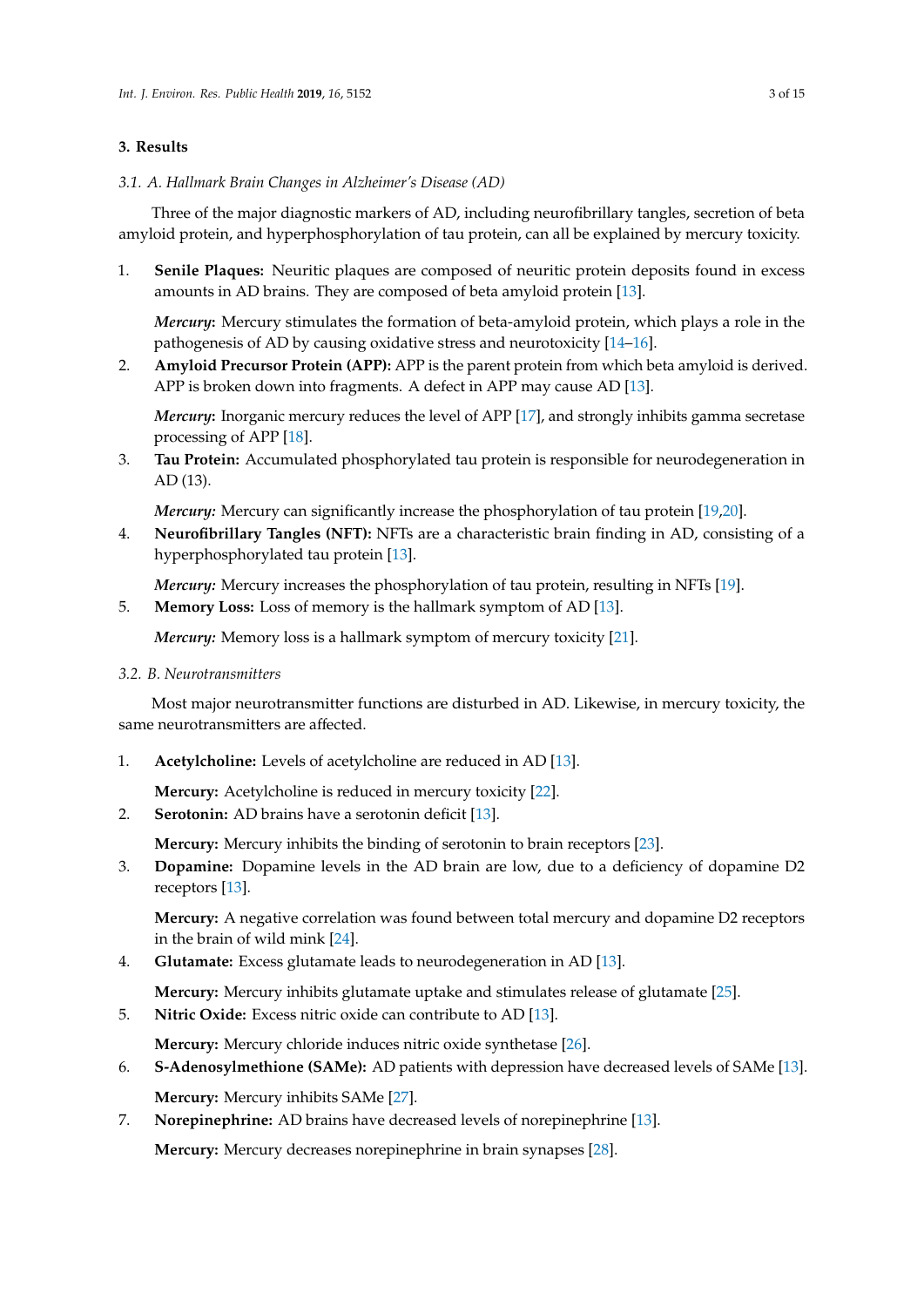## *3.3. C. Enzymes*

Mercury's ability to interact with enzymes is due to its affinity to attach to sulfhydryl groups, which helps to explain its toxicity.

1. **BACE 1 (Beta Amyloid Cleaving Enzyme):** BACE 1 has been implicated as the enzyme responsible for plaque in AD brains [\[13\]](#page-10-11).

**Mercury:** Methyl mercury increases the end products of BACE 1 [\[17,](#page-11-1)[29\]](#page-11-13).

2. **Gamma Secretase:** Early-onset AD patients have mutations in genes that produce gamma secretase, which increases beta amyloid protein [\[13\]](#page-10-11).

**Mercury:** Mercury inhibits gamma secretase, suggesting the inhibition contributes to mercury-induced neuron toxicity [\[30\]](#page-11-14).

3. **Kinases:** Kinases are protein enzymes responsible for phosphorylation of hydroxyl proteins. The enzyme has a high concentration in AD [\[13\]](#page-10-11).

**Mercury:** Mercury induces hyperphosphorylation by activating kinase pathways [\[20\]](#page-11-4).

4. **Cyclooxygenase-2 (Cox-2):** Cox-2 is released during inflammation and is over-expressed in AD [\[13\]](#page-10-11).

**Mercury:** Mercury induces expression of cox-2 [\[31\]](#page-11-15).

5. **Cytochrome-c-oxidase:** Deficiencies of cytochrome-c-oxidase have been reported in AD patients [\[13\]](#page-10-11).

**Mercury:** Mercuric chloride inhibits cytochrome-c-oxidase [\[32\]](#page-11-16).

6. **Monaamine Oxidase (MAO):** MAO forms hydrogen peroxide which is higher in AD [\[13\]](#page-10-11).

**Mercury:** Mercury increases MAO activity [\[33\]](#page-11-17).

7. **Nitric Oxide Synthetase:** Elevated levels of nitric oxide synthetase contribute to AD [\[13\]](#page-10-11).

**Mercury:** Mercury induces nitric oxide synthetase [\[34\]](#page-11-18).

8. **Acetyl Choline Transferase (CAT):** CAT is reduced by up to 90 percent in AD [\[13\]](#page-10-11).

**Mercury:** Mercury inhibits CAT [\[35\]](#page-11-19).

9. **Caspases:** In AD, there is activation of apoptosis caspases that underlie the pathology of AD [\[13\]](#page-10-11). **Mercury:** Mercury increases activated caspases [\[36\]](#page-11-20).

*3.4. D. Immunity*

Alzheimer's disease is also known to be caused or aggravated by over-activation of the immune system and inflammation.

1. **Complement:** AD is triggered by the activation of complement 1 [\[13\]](#page-10-11).

**Mercury:** Studies show a correlation between mercury vapor and complement [\[37\]](#page-12-0).

2. **Cytokines:** Cytokines contribute to inflammation. The beta amyloid in AD inflames the surrounding microglial cells [\[13\]](#page-10-11).

**Mercury:** Mercury significantly induces cytokine expression [\[38\]](#page-12-1).

3. **Glial Fibrillary Acid Protein Antibodies (GFAP):** GFAP are autoantibodies associated with AD [\[13\]](#page-10-11).

**Mercury:** Methyl mercury induces GFAP [\[39\]](#page-12-2).

4. **Interleukin 1 (IL-1):** Over-expression of IL-1 in AD sets the cytokine cycle in motion [\[13\]](#page-10-11).

**Mercury:** Mercuric chloride increases the release of IL-1 [\[40\]](#page-12-3).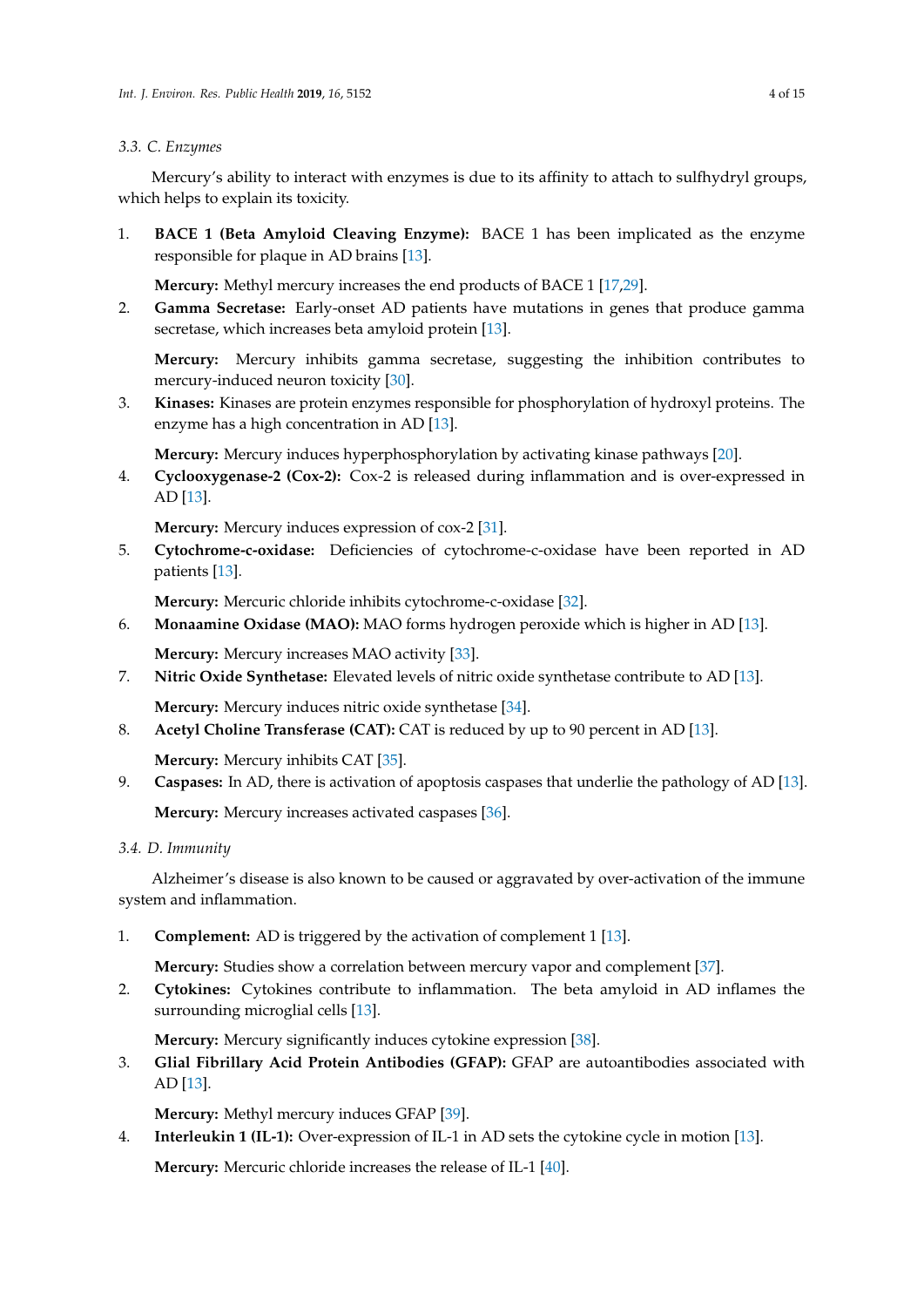5. **Transforming Growth Factor Beta 1 (TGF B-1):** TGF B-1 regulates beta amyloid precursor protein synthesis. It is a cytokine that plays a central role in AD [\[13\]](#page-10-11).

**Mercury:** Thimerosal contains ethyl mercury, which enhances the expression of TGF B-1 [\[41\]](#page-12-4).

6. **Tumor Necrosis Factor (TNF):** Is a cytokine that contributes to AD. Excess levels of TNF are found in the cerebral fluid of AD [\[13\]](#page-10-11).

**Mercury:** Low levels of mercuric chloride increase the release of TNF [\[42\]](#page-12-5).

7. **Beta-2 Microglobulin (B-2 M):** B-2 Microglobulin is a peptide that is increased in the amyloid disorder of AD [\[13\]](#page-10-11).

**Mercury:** B-2 Microglobulins are used as an early indicator of mercury toxicity in the kidney [\[43\]](#page-12-6).

8. **Inflammation:** AD brains show evidence of inflammation adjacent to plaques [\[13\]](#page-10-11).

**Mercury:** Mercury exposure increases pro-inflammatory cytokines [\[42\]](#page-12-5).

9. **Phosphodiesterase 4 (PDE 4):** PDE 4 is an enzyme that degrades cyclic amp (CAMP). CAMP underlies memory formation [\[13\]](#page-10-11).

**Mercury:** Mercury has been found to stimulate PDE 4 and reduce CAMP [\[44\]](#page-12-7).

*3.5. E. Genetic*

Studies suggest that AD has both a genetic component and environmental etiology.

1. **Apolipoprotein E4 (APOE4)**: APOE4 may account for 60% of all AD cases. APOE 4 appears to promote the binding of the amyloid beta protein, facilitating the formation of plaque [\[13\]](#page-10-11).

**Mercury:** APOE4 has a reduced ability to bind mercury, and thus potentiates mercury damage [\[3\]](#page-10-2).

2. **Genetic Mutations:** Nearly 30% of early-onset AD is linked to the presenilin 1 gene [\[13\]](#page-10-11).

**Mercury:** Mercury is known to cause gene mutations [\[45\]](#page-12-8).

3. **Presenilin GeneMutation:** In the Antioguia region of Columbia, families with the Paisa presenilin 1 gene mutation develop AD nearly ten years earlier than individuals with the exact same mutation in Japan [\[46\]](#page-12-9).

**Mercury:** In the Antioguia region, individuals are exposed to the highest levels of mercury in the world from gold mines [\[47\]](#page-12-10).

4. **Alpha-2 Macroglobulins (A2M):** A2M is a gene suspected of controlling the rate of beta amyloid protein production and is a possible susceptible gene for AD [\[13\]](#page-10-11).

**Mercury:** A2M levels were found to be significantly higher in mercury exposed workers [\[48\]](#page-12-11).

5. **Hippocampus DNA Synthesis:** AD is characterized by the death of cells in the hippocampus [\[13\]](#page-10-11).

**Mercury:** Mercury inhibits DNA synthesis by 44 percent in the hippocampus of rats [\[49\]](#page-12-12).

# *3.6. F. Minerals*

1. **Aluminum:** Studies suggest an association between AD and aluminum [\[13\]](#page-10-11).

**Mercury:** Aluminum dramatically enhances mercury toxicity [\[50\]](#page-12-13).

2. **Calcium:** Amyloid beta protein is increased in AD, which disturbs calcium concentrations and the calcium metabolism [\[13\]](#page-10-11).

**Mercury:** Mercury increases intracellular calcium concentrations [\[51\]](#page-12-14).

3. **Copper:** The Nun Study on AD found an association between high serum copper and AD [\[13\]](#page-10-11).

**Mercury:** Mercury can tie up metallothionein so the body cannot clear out toxic metals such as copper [\[52\]](#page-12-15).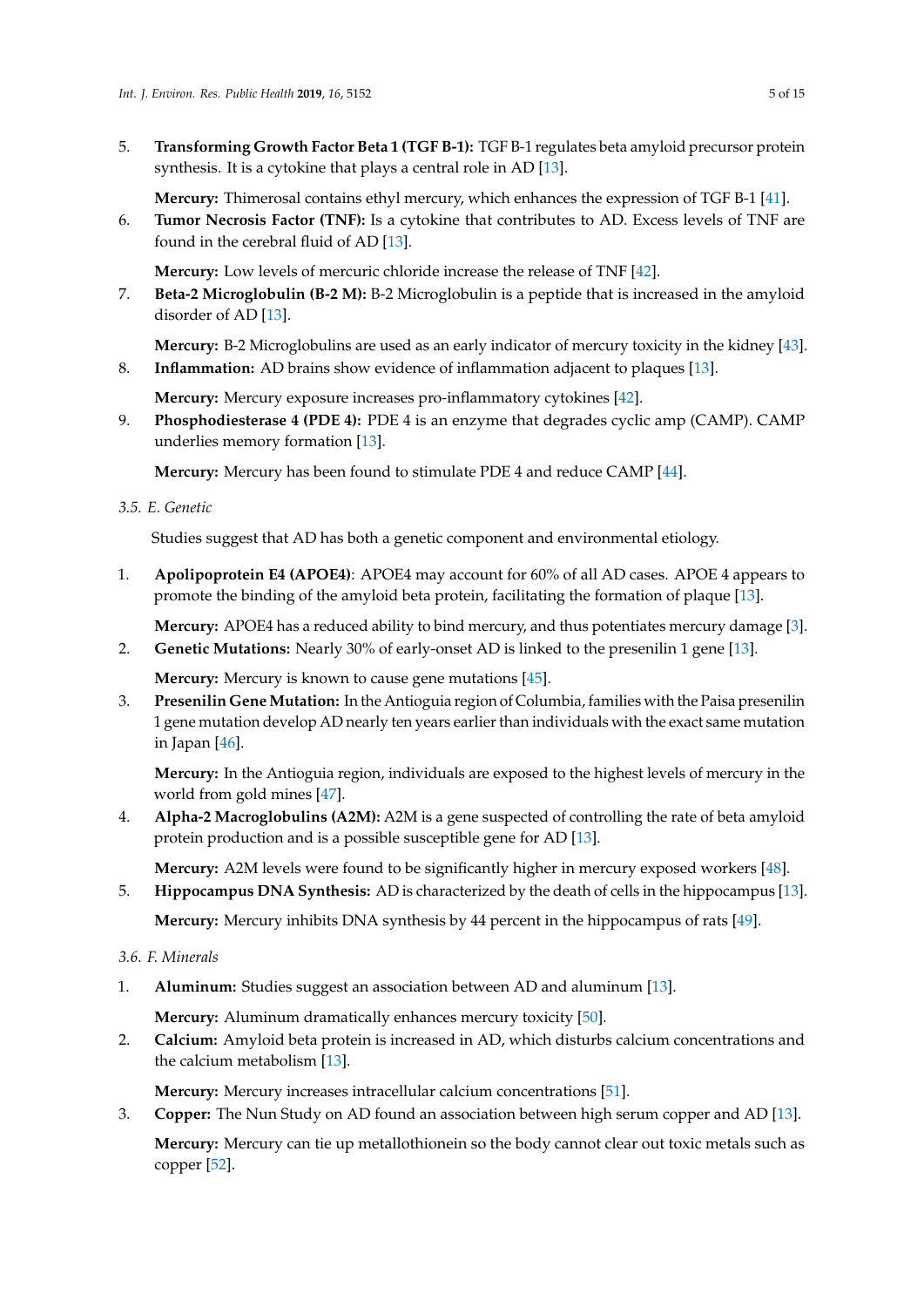4. **Iron:** Increased levels of the iron-binding protein melanotransferrin is seen in AD. Iron deposits are found in senile plaques. Beta amyloid production is increased in the presence of iron [\[13\]](#page-10-11).

**Mercury:** Iron levels in the blood have been correlated with mercury and memory [\[53\]](#page-12-16).

5. **Magnesium:** Magnesium levels are depleted within the hippocampus of AD [\[13\]](#page-10-11).

**Mercury:** Mercury competes with magnesium and interferes with magnesium-dependent pathways [\[53\]](#page-12-16).

6. **Zinc:** Zinc tends to accumulate in the areas of the brain most prone to AD damage. Zinc is suspected of aggregating beta amyloid deposits and pulls copper into the deposits. Zinc levels in the hippocampus are decreased in AD [\[13\]](#page-10-11).

**Mercury:** Mercury tends to displace zinc in energy producing pathways for neurotransmitters because they have a similar chemical structure [\[54\]](#page-12-17).

7. **Selenium:** Studies have shown that AD patients have lower levels of selenium in their plasma [\[55\]](#page-12-18).

**Mercury:** Selenium binds to mercury and neutralizes toxicity. Workers in mercury mines have lower levels of selenium in their blood [\[56\]](#page-12-19).

# *3.7. H. Vitamins*

1. **Folic Acid**/**Folate:** Low levels of folic acid increase the risk of AD [\[13\]](#page-10-11).

**Mercury:** Studies have found a negative correlation between serum folate and blood mercury [\[57\]](#page-12-20);

2. **Thiamine (Vitamin B1):** Low levels of vitamin B1 increase the risk of developing AD [\[13\]](#page-10-11).

**Mercury:** Mercury reduces brain levels of vitamin B1 [\[58\]](#page-12-21).

3. **Vitamin B12:** AD is characterized by vitamin B12 deficiencies [\[13\]](#page-10-11).

**Mercury:** Mercury can reduce the uptake of vitamin B12 [\[59\]](#page-13-0).

4. **Vitamin C:** Evidence suggests that vitamin C may prevent the onset of AD [\[13\]](#page-10-11).

**Mercury:** Workers exposed to mercury had lower levels of plasma ascorbic acid [\[60\]](#page-13-1).

5. **Vitamin E:** Vitamin E deficiencies have been associated with AD [\[13\]](#page-10-11).

**Mercury:** Vitamin E provides complete protection from mercury toxicity in poisoned rats [\[61\]](#page-13-2).

6. **Vitamin D:** Vitamin D may play a role in the pathophysiology of cognition decline in AD [\[13\]](#page-10-11).

**Mercury:** Little research has been done with mercury and vitamin D. Vitamin D deficiencies in AD may be explained by a lack of sun exposure. Vitamin D is anti-inflammatory, and mercury is known to cause inflammation.

- *3.8. I Amino Acids, Antioxidants, and Biochemicals*
- 1. **Homocysteine:** Homocysteine is elevated in AD and is toxic to the brain. It is associated with brain shrinkage [\[13\]](#page-10-11).

**Mercury:** Mercury toxicity overwhelms SAMe, resulting in elevated homocysteine [\[62\]](#page-13-3).

2. **Arachidonic Acid:** Arachidonic acid induces the polymerization of tau and induces apoptosis in neurons [\[13\]](#page-10-11).

**Mercury:** Methyl mercury induces the production of arachidonic acid in cerebellar granule cells [\[63\]](#page-13-4).

3. **DHEA Sulfate:** The ratio of DHEA sulfate to cortisol is significantly lower in AD [\[13\]](#page-10-11).

**Mercury:** Mercury contributes to lower levels of DHEA [\[64\]](#page-13-5).

4. **Glutathione:** Glutathione is essential for removing free radicals from the brain [\[13\]](#page-10-11).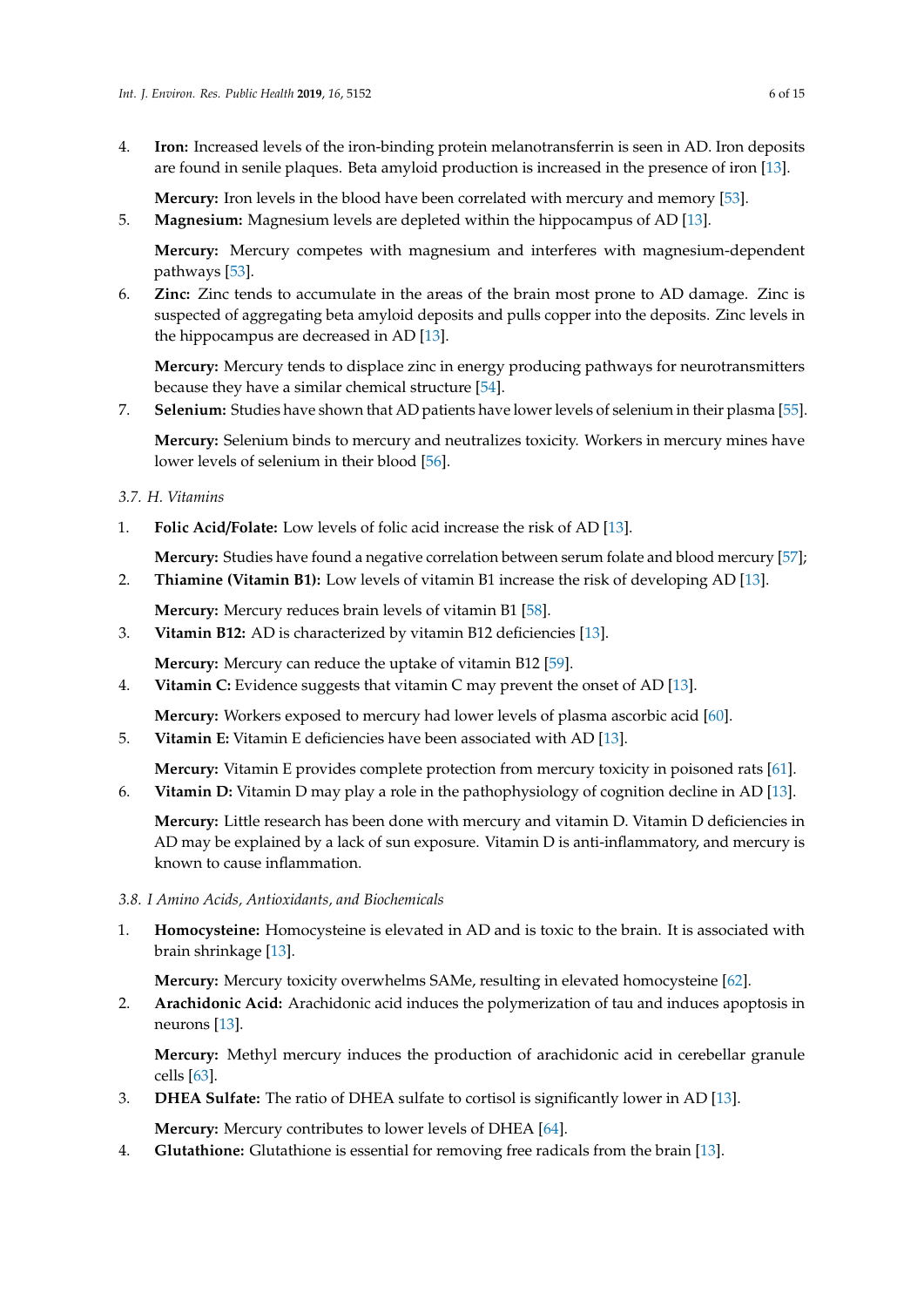**Mercury:** Rat studies have shown that mercury inhibits glutathione. In mercury toxicity, levels of glutathione decline and brain damage occurs [\[65\]](#page-13-6).

5. **Antioxidants:** Free radicals are responsible for oxidative cell death associated with the amyloid beta protein in AD [\[13\]](#page-10-11).

**Mercury:** Mercury produces free oxygen radicals that cause nerve damage [\[65\]](#page-13-6).

6. **Hydrogen Peroxide:** Beta amyloid protein in AD increases the production of hydrogen peroxide [\[13\]](#page-10-11).

**Mercury:** The uptake of mercury vapor into cells is increased by hydrogen peroxide [\[66\]](#page-13-7).

7. **Lipid Peroxidation:** The accumulation of lipid peroxidation products has been found in AD brains [\[13\]](#page-10-11).

**Mercury:** Mercury promotes lipid peroxidation [\[67\]](#page-13-8).

8. **Glycosaminoglycans (GAGs):** GAGs are found in AD brain plaques. Sulfated GAGs have an affinity for beta amyloid [\[13\]](#page-10-11).

**Mercury:** Rat studies have shown that mercuric chloride increases serum GAGs [\[68\]](#page-13-9).

9. **Brain Derived Neurotrophic Factor (BDNF):** BDNF is a cytokine that influences nerve growth in brains [\[13\]](#page-10-11).

**Mercury:** Rat studies have shown methyl mercury-induced cell death occurs by way of receptors of BDNF [\[69\]](#page-13-10).

10. **Melatonin:** Melatonin levels, which regulate sleep and wakefulness, are low in AD [\[13\]](#page-10-11).

**Mercury:** Melatonin protects against mercury toxicity [\[70\]](#page-13-11).

11. **High Density Lipoprotein (HDL):** HDL, the good cholesterol, reduces the risk of developing AD [\[13\]](#page-10-11).

**Mercury:** Low HDL cholesterol is associated with high blood mercury [\[71\]](#page-13-12).

- *3.9. J. Other Factors*
- 1. **Platelets:** In AD, platelet activation rates are 30% to 50% higher compared to non-AD subjects [\[13\]](#page-10-11).

**Mercury:** Normal platelet function is affected by high and low concentrations of mercury. Low mercury levels encourage clotting of red blood cells [\[72\]](#page-13-13).

2. **Odor Identification:** Subjects who have a mild cognition impairment and poor odor identification scores are more likely to develop AD [\[13\]](#page-10-11).

**Mercury:** Loss of smell is a symptom of mercury toxicity [\[73\]](#page-13-14).

3. **Smoking:** Smoking increases the risk of AD [\[13\]](#page-10-11).

**Mercury:** Dopamine levels are reduced in AD. Smoking increases neurotransmitters, such as dopamine, that can be seen as self-medicating [\[74\]](#page-13-15). One study found that subjects with mercury dental amalgams smoked significantly more than a control group without amalgams who were age and sex matched. Animal studies have shown a negative correlation between total mercury and dopamine D2 receptors (24).

4. **Herpes Virus:** A high percentage of AD brains contain latent herpes simplex virus [\[13\]](#page-10-11).

**Mercury:** Mercury exposure increases herpes virus replication [\[75\]](#page-13-16).

5. **Chlamydia Pneumonia:** Chlamydia bacterium has been found in parts of the brain of late-onset AD [\[13\]](#page-10-11).

**Mercury:** Mercury has been found to increase chlamydia infections in animals [\[76\]](#page-13-17).

6. **African Americans:** AD is very rare in west Africa. In the U.S., African Americans have an AD rate two times higher than whites [\[13\]](#page-10-11).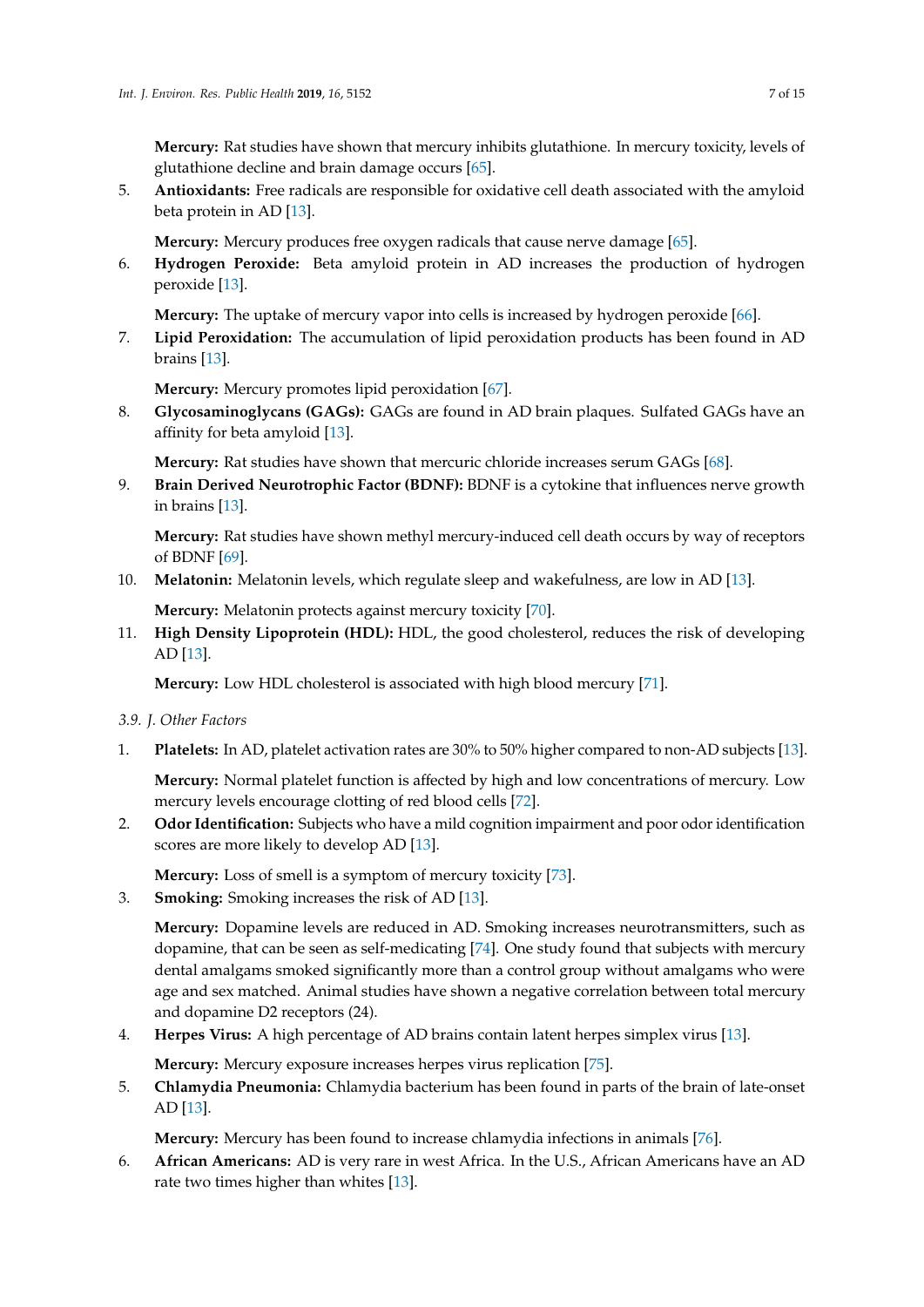**Mercury:** In lakes across tropical Africa, fish have low levels of mercury [\[77\]](#page-13-18).

7. **Depression:** Depression is more likely to occur in mild to moderate AD [\[13\]](#page-10-11).

**Mercury:** A major symptom of mercury toxicity is depression [\[78\]](#page-13-19). Studies have found that subjects with mercury dental amalgams suffered significantly more from depression than subjects without amalgams who were age and sex matched.

8. **Hypertension:** Chronic hypertension increases the risk of AD [\[13\]](#page-10-11).

**Mercury:** Serum mercury concentrations are associated with hypertension [\[79\]](#page-13-20).

9. **Parkinson's Disease (PD):** Up to one third of PD patients develop AD [\[13\]](#page-10-11).

**Mercury:** Many epidemiological studies have shown an association between PD and exposure to mercury [\[80\]](#page-13-21);

10. **Down Syndrome:** All patients with Down Syndrome will develop neuropathological hallmarks of AD [\[13\]](#page-10-11);

**Mercury:** An Egyptian study found elevated serum mercury levels in the Down Syndrome group compared to a control group, and they had a significant increase in DNA damage [\[81\]](#page-13-22).

#### **4. Discussion**

Mercury is a persistent, bio-accumulative, neurotoxic metal that can accumulate in the brain. Since industrialization, mercury in the air and water has increased by 3- to 5-fold, and between 1977 and 2002 mercury increased in fish 4- to 5-fold [\[10\]](#page-10-8). Mercury in fish increases by about four percent every year.

The half-life of mercury in the brain is from several years to decades [\[82\]](#page-14-0). The World Health Organization rates mercury as one of the ten most dangerous chemicals to public health, and the U.S. Agency for Toxic Substances rates it in the top third. A study on autopsied brains by Weiner, et al., found that mercury concentrations in the occipital region of the brain increased with age [\[83\]](#page-14-1). Mercury exposure in humans is mainly derived from fish consumption, dental amalgams, and mercury-based vaccines.

For decades, there has been a controversy regarding whether mercury exposure from these sources has clinical relevance. For fish consumption, there are confusing observations regarding healthy outcomes, because some kinds of fish are also big sources of selenium and omega 3 fatty acids, which combat mercury toxicity. Additionally, the chemical form of mercury in fish already has reacted to molecules like cysteine or selenium. It may be much less toxic than the form which is used in toxicology studies or is produced in the gastrointestinal tract of humans by the methylation of inorganic mercury from dental amalgams [\[84](#page-14-2)[,85\]](#page-14-3). Surprisingly, mercury vapor seems to be more toxic in rats than unreacted methyl mercury [\[86\]](#page-14-4). The question arises, which are the main sources of mercury in the human brain? The monitoring of blood, urine, or other biological specimens in living organisms has not correlated appropriately with brain mercury content.

Pendergrass exposed rats to mercury vapor and found average rat brain mercury concentrations increased significantly. The identical neural chemical lesions in the rat brain were similar to or of greater magnitude than those seen in AD brains. It was concluded that low levels of mercury vapor can inhibit the polymerization of brain tubulin essential for the formation of microtubules [\[87\]](#page-14-5).

Blood mercury levels in patients ( $N = 33$ ) with AD were compared to a control group with major depression ( $N = 45$ ) and another control group ( $N = 65$ ) with non-psychiatric disorders. In early-onset  $AD (N = 13)$ , blood levels were almost three-fold higher than the controls. Blood mercury levels were more than two-fold higher in the whole AD group compared to the control group [\[88\]](#page-14-6).

Studies have found mercury causes blood–brain barrier damage [\[89\]](#page-14-7). Once damaged, toxins can enter the brain with greater ease. Vascular disorders have also been associated with AD, and it is known that mercury affects the cardiovascular system. Methyl mercury has been shown to damage the central nervous system and is associated with vascular dysfunction, hemorrhage, and edema of the brain [\[90\]](#page-14-8).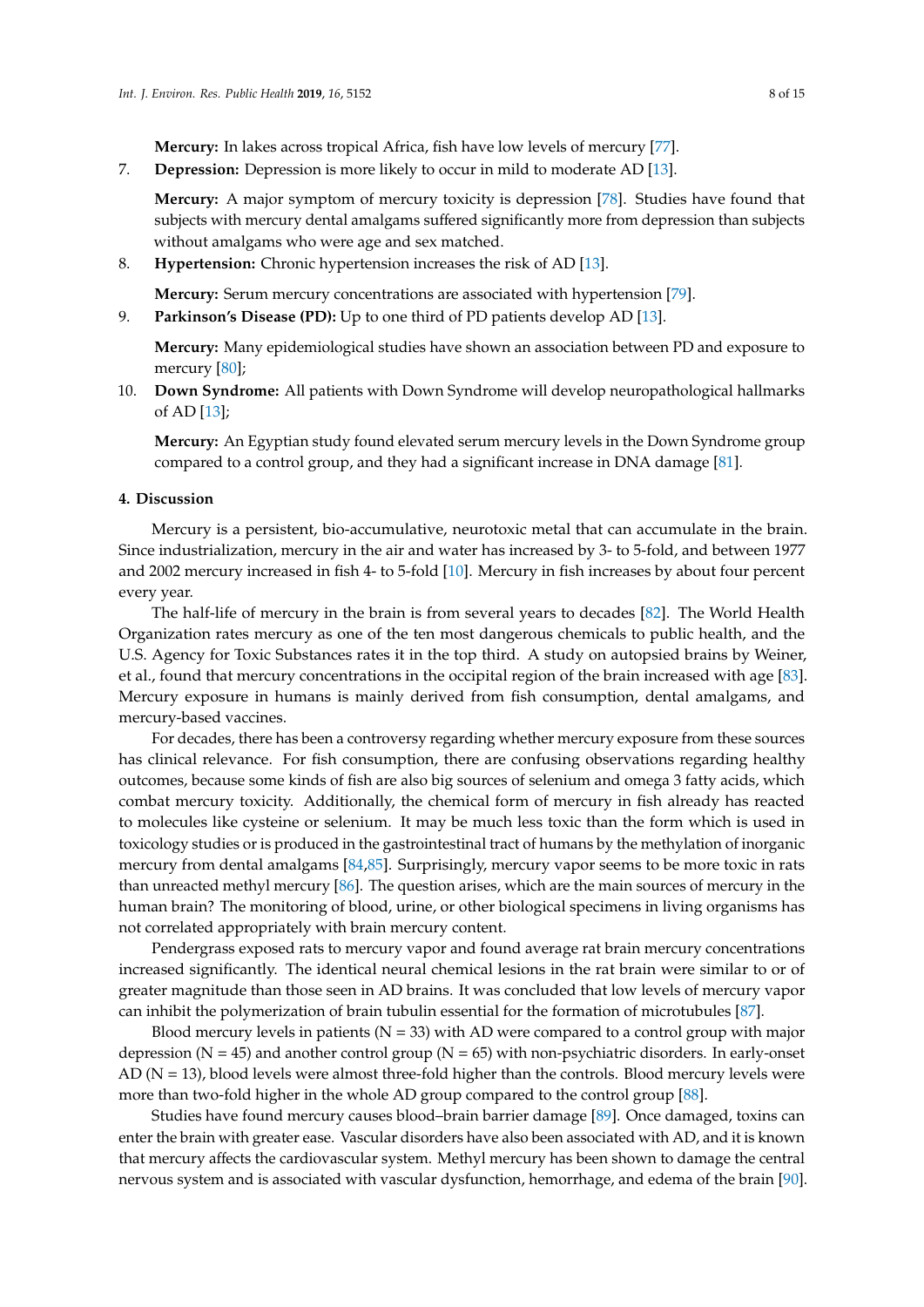Research has shown mercury exposure can produce acute and chronic hypertension [\[91\]](#page-14-9). One study found that subjects with mercury dental amalgams had significantly higher blood pressure, both systolic and diastolic, compared to an age and sex matched control group without dental amalgams [\[92\]](#page-14-10).

A review of the literature in a recent study [\[92\]](#page-14-10) has confirmed many of this study's findings regarding the relationship of mercury with AD, suggesting mercury may be an etiological factor in AD.

The incidence of AD is on the decline (1). Could this be due to the decreased use of mercury dental amalgams? Sweden and Denmark are countries that have banned amalgams. In the United States, estimates by the International Academy of Oral Medicine and Toxicology state that approximately 50% of dentists still use dental amalgams, a great reduction from the last four decades, and many other dentists have reduced their use of them.

If mercury is causing AD, it is important to understand its pathway to the brain. According to the World Health Organization (11), the greatest source of mercury originates from the dental amalgam, which contains 50% mercury. Mercury vapor is continuously released from the amalgam in the non-ionized state [\[93\]](#page-14-11) and then inhaled. It then enters the lungs, and 80% of the mercury is taken up by the blood. Mercury then easily crosses the blood–brain barrier and becomes ionized. Once inside the brain, it becomes trapped, and has a half-life of up to several decades. If mercury is involved, it can cause pathological changes in the brain decades before AD is diagnosed.

Evidence has been presented in this paper that explains how mercury can cause nearly all the physiological and pathological changes that occur in AD. Seventy factors associated with AD were examined, and all can be explained by mercury toxicity. (Refer to Table [1](#page-9-0) for synopsis) Statistical analysis by the Statistics Laboratory at Colorado State University found the probability of all 70 Alzheimer changes that could be explained by mercury toxicity (70/70) had a probability (p) of happening by chance of 0.0001 or less.

**Table 1.** Synopsis: Similar changes that occur in both Alzheimer's Disease and Mercury Toxicity.

| A. Hallmark Changes                                      |
|----------------------------------------------------------|
| 1. Senile Plaques—both increased;                        |
| 2. Amyloid Precursor Protein—both decreased;             |
| 3. Tau Protein-both increased;                           |
| 4. Neurofibrillary Tangles-both increased;               |
| 5. Memory-both decreased.                                |
| <b>B.</b> Neurotransmitters                              |
| 1. Acetylcholine-both decreased;                         |
| 2. Serotonin-both decreased:                             |
| 3. Dopamine-both decreased;                              |
| 4. Glutamate-both increased;                             |
| 5. Nitric Oxide-both increased;                          |
| 6. S Adenosylmethione (SAMe)-both decreased;             |
| 7. Norepinephrine-both decreased.                        |
| C. Enzymes                                               |
| 1. BACE 1 (Beta Amyloid Clearing Enzyme)—both increased; |
| 2. Gamma Secretase-both decreased;                       |
| 3. Caseine Kinase (CK-P)—both decreased;                 |
| 4. Cyclooxygenase-2 (Cox-2)-both increased;              |
| 5. Cytochrome C Oxidase-both decreased;                  |
| 6. Kinases-both increased;                               |
| 7. Monaamine Oxidase (MAO)—both increased;               |
| 8. Nitric Oxide Synthetase (NOS)-both increased;         |
| 9. Capases-both increased.                               |
|                                                          |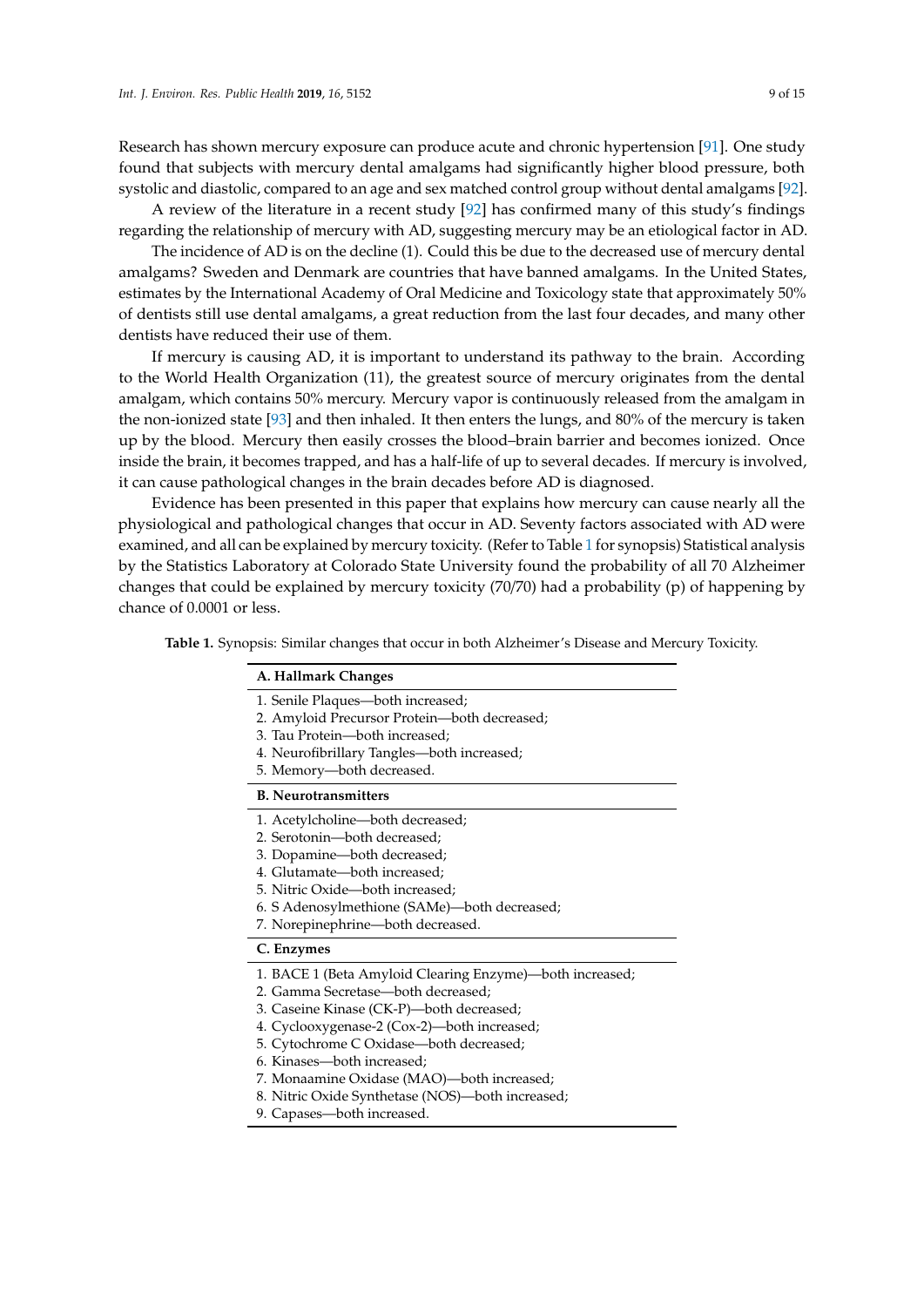#### **Table 1.** *Cont.*

# <span id="page-9-0"></span>**D. Immunity**

- 3. Glial Fibrillary Acid Protein Antibodies (GFAP)—both increased;
- 4. Interleukin 1 (IL-1)—both increased;
- 5. Transforming Growth Factor Beta (TGF B1)—both increased;
- 6. Tumor Necrosis Factor (TNF)—both increased;
- 7. Beta-2 Microglobulin—both increased;
- 8. Inflammation—both increased;
- 9. Phosphodiesterase 4 (PPE-4)—both decreased.

#### **E. Genetic**

- 1. Apolipoptotein E4—both related;
- 2. Genetic Mutations—both related;
- 3. Alpha 2 Macroglobulin (A2M)—both increased;
- 4. Hippocampus DNA Synthesis—both related.

### **F. Minerals**

- 1. Aluminum—both related;
- 2. Calcium—both increased;
- 3. Copper—both related;
- 4. Iron—both related;
- 5. Magnesium—both decreased;
- 6. Zinc—both related;
- 7. Selenium—both decreased.

## **G. Vitamins**

- 1. Folic acid/folate—both decreased;
- 2. Thiamine—both decreased;
- 3. Vitamin B12—both decreased;
- 4. Vitamin C—both decreased;
- 5. Vitamin E—both decreased;
- 6. Vitamin D—both related.

# **H. Amino Acids, Antioxidants, and Biochemical Changes**

1. Homocysteine—both increased;

- 2. Arachidonic Acid—both increased;
- 3. DHEA Sulfate—both decreased;
- 4. Glutathione—both decreased;
- 5. Antioxidants—both related;
- 6. Hydrogen Peroxide—both decreased;
- 7. Lipid Peroxidation—both increased;
- 8. Glycoaminoglycans—both increased;
- 9. Acetyl-L Carnitine—both related;
- 10. Brain Derived Neurotrohic Factor (BDNF)—both related;
- 11. Melatonin—both decreased;
- 12. High Density Lipoprotein—both decreased.
- **I. Other Factors**
- 1. Platelets—both increased;
- 2. Odor Identification—both decreased;
- 3. Smoking—both increased;
- 4. Herpes Virus—both increased;
- 5. Chlamydia Pneumonia—both increased;
- 6. African Americans—both related;
- 7. Depression—both increased;
- 8. Hypertension—both increased;
- 9. Parkinsons Disease—both increased;
- 10. Downs Syndrome—both increased.

<sup>1.</sup> Complement—both increased;

<sup>2.</sup> Cytokines—both increased;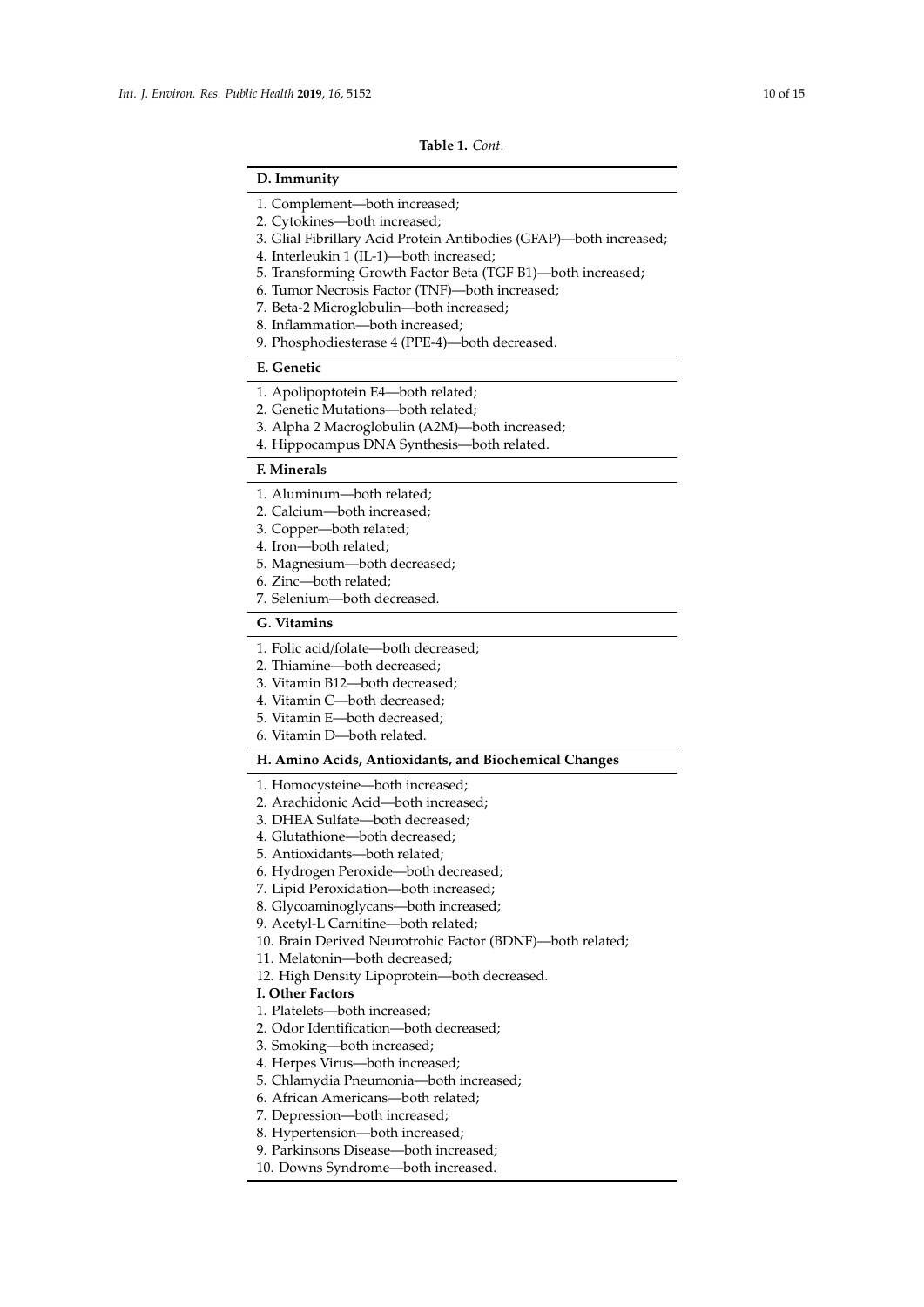Some of the studies referred to involve animals or were in-vitro experiments, and one cannot be sure if they are relevant to humans. However, the purpose of this paper was to show a relationship between mercury and pathogenic factors of AD, and this was shown to be the case.

#### **5. Conclusions**

The evidence suggests that mercury could be a factor in Alzheimer's disease. Mercury exposure has risen worldwide in the last decades. This is due to the fact that mercury, which is released in the biosphere through industrial activities, medicinal usages, and the burning of fossil fuels, is not able to degrade. Thus, all mercury released into the biosphere will accumulate and become additive for thousands of years.

Typical brain damage in AD commences 20 to 50 years before symptoms manifest. Most of the U.S. population has been exposed to mercury from several sources, from prenatal to postnatal. Further research is needed to explore the hypothesis that mercury may be an etiological factor in AD.

**Author Contributions:** Conceptualization, R.S. and J.M.; methodology, R.S.; software, R.S.; validation, J.M., E.M., J.N. and H.W.; formal analysis, J.M., E.M., J.N. and H.W.; resources, R.S.; data curation, R.S.; writing—original draft preparation, R.S.; writing—review and editing, J.M., E.M., J.N. and H.W.; visualization, R.S.; supervision, R.S.; project administration, R.S.

**Funding:** This research did not receive any specific grant from funding agencies in the public, commercial, or not-for-profit sectors.

**Conflicts of Interest:** The authors declare no conflict of interest.

#### **References**

- <span id="page-10-0"></span>1. Langa, K.M. Is the risk of Alzheimer's disease and dementia declining? *Alzheimer Res. Ther.* **2015**, *7*, 34. [\[CrossRef\]](http://dx.doi.org/10.1186/s13195-015-0118-1) [\[PubMed\]](http://www.ncbi.nlm.nih.gov/pubmed/25815064)
- <span id="page-10-1"></span>2. Breteler, M.M.; Claus, J.J.; van Duiijin, C.M.; Hofman, A. Epidemiology of Alzheimer's. *Epidmiol. Rev.* **1992**, *14*, 59–82. [\[CrossRef\]](http://dx.doi.org/10.1093/oxfordjournals.epirev.a036092) [\[PubMed\]](http://www.ncbi.nlm.nih.gov/pubmed/1289117)
- <span id="page-10-2"></span>3. Mutter, J.; Nauman, J.; Sadagghiani, C.; Schneider, R.; Walach, H. Alzheimer's disease: Mercury as a pathogenic factor and apolipoprotein as a moderator. *Neuroendocrinol. Lett.* **2004**, *25*, 331–339. [\[PubMed\]](http://www.ncbi.nlm.nih.gov/pubmed/15580166)
- <span id="page-10-3"></span>4. Bonacker, D.; Stoiber, T.; Wang, M.; Bolt, H.M.; Rhier, R.; Degan, G.H.; Unger, E. Genotoxicity of inorganic mercury salts based on disturbed microtubule function. *Arch. Toxicol.* **2004**, *78*, 575–583. [\[CrossRef\]](http://dx.doi.org/10.1007/s00204-004-0578-8) [\[PubMed\]](http://www.ncbi.nlm.nih.gov/pubmed/15205888)
- 5. Chin-Chan, M.; Navarro-Yepes, J.; Quintanilla-Vegas, B. Environmental pollutants as risk factors for degenerative disorders: Alzheimer's and Parkinson's diseases. *Front. Cell. Neurosci.* **2015**, *9*, 124. [\[CrossRef\]](http://dx.doi.org/10.3389/fncel.2015.00124)
- <span id="page-10-4"></span>6. Leong, C.C.; Syed, N.I.; Lorscheider, F.L. Retrograde degeneration of neurite membrane structural integrity of nerve growth comes following in vitro exposure to mercury. *Neuroreport* **2001**, *12*, 733–737. [\[CrossRef\]](http://dx.doi.org/10.1097/00001756-200103260-00024)
- <span id="page-10-5"></span>7. Pamphlett, R.; Kum Jew, S. Age related uptake heavy metals in human spinal interneurons. *PLoS ONE* **2016**, *11*, e0162260. [\[CrossRef\]](http://dx.doi.org/10.1371/journal.pone.0162260)
- <span id="page-10-6"></span>8. Stoiber, T.; Bonacker, D.; Bohm, K.; Thier, R.; Degan, G.H.; Unger, E. Disturbed microtubule function and induction of micronuclei by chelate complexes of mercury(II). *Mutat. Res.* **2004**, *563*, 97–106. [\[CrossRef\]](http://dx.doi.org/10.1016/j.mrgentox.2004.06.009)
- <span id="page-10-7"></span>9. United Nations Environmental Program (UNEP) (Chemicals). *Global Mercury Assessment UNEP Chemicals Geneva*; Published by United Nations: Geneva, Switzerland, 2002.
- <span id="page-10-8"></span>10. Drevnick, P.E.; Lamborg, C.H.; Horgan, M.J. Increase in mercury in Pacific yellow fin tuna. *Environ. Toxicol. Chem.* **2015**, *34*, 931–934. [\[CrossRef\]](http://dx.doi.org/10.1002/etc.2883)
- <span id="page-10-9"></span>11. Organization WHO. *Health Risks of Heavy Metals from Long-Range Transboundary Air-Pollution*; WHO, Regional Office for Europe: Copenhagen, Denmark, 2007.
- <span id="page-10-10"></span>12. Geier, D.A.; Geier, M.R. A meta-analysis epidemiological assessment of neurodevelopment disorder following vaccines administered from 1994 through 2000 in the United States. *Neuro. Endocrinol. Lett.* **2006**, *27*, 401–413.
- <span id="page-10-11"></span>13. Moore, E.A.; Moore, S. *Encyclopedia of Alzheimer's Disease*; McFarland and Company: North Carolina, NC, USA, 2012.
- <span id="page-10-12"></span>14. Monnet-Tshudi, F.; Zurich, M.G.; Boschat, C.; Corbaz, A.; Honegger, P. Involvement of environmental mercury and lead in the etiology of neurodegenerative diseases. *Rev. Environ. Health* **2006**, *21*, 105–118. [\[CrossRef\]](http://dx.doi.org/10.1515/REVEH.2006.21.2.105) [\[PubMed\]](http://www.ncbi.nlm.nih.gov/pubmed/16898674)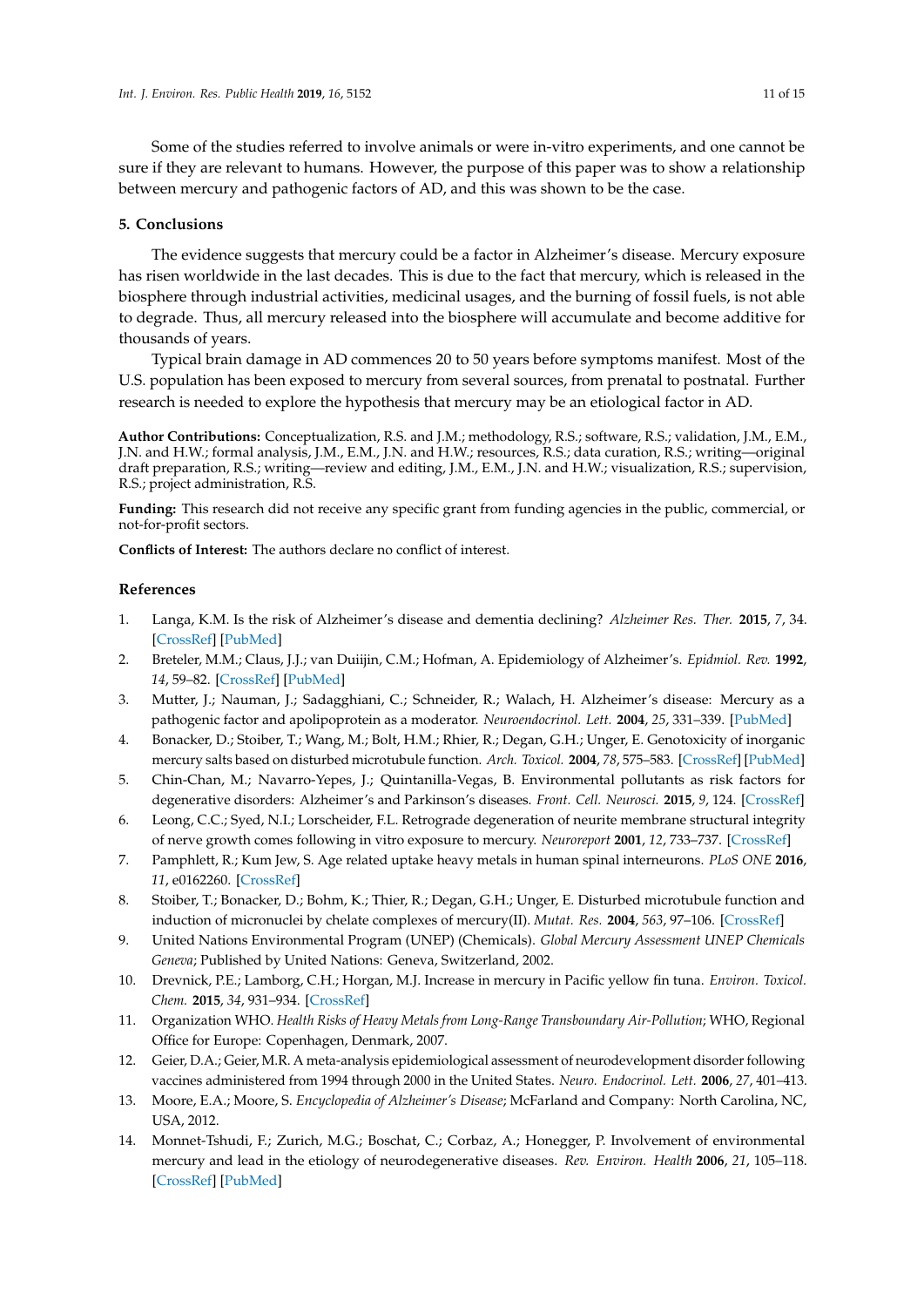- 15. Yano, K.; Hirosawa, N.; Sakamoto, Y.; Katayama, H.; Moriguchi, T.; Young, K.E.; Sheen, Y.Y.; Asaoke, K. Aggregations of amyloid beta-proteins in the presence of metal ions. *Toxicol. Lett.* **2002**, *144*, s134. [\[CrossRef\]](http://dx.doi.org/10.1016/S0378-4274(03)90499-1)
- <span id="page-11-0"></span>16. Zawai, N.H.; Basha, M.D.; Wei, W. The influence of lead and mercury on beta-amyloid aggregation and cytotoxicology. *Soc. Neurosci. Abstr.* **2002**, *688*, 10.
- <span id="page-11-1"></span>17. Kim, D.K.; Park, J.D.; Choi, B.S. Mercury induced amyloid-beta (AB) accumulation in the brain is disrupted by disruption of AB transport. *J. Toxicol. Sci.* **2014**, *39*, 115–123. [\[CrossRef\]](http://dx.doi.org/10.2131/jts.39.625) [\[PubMed\]](http://www.ncbi.nlm.nih.gov/pubmed/25056787)
- <span id="page-11-2"></span>18. Alattia, J.R.; Kuraishi, T.; Dimitrous, M.; Chang, I.; Lemaitre, B.; Fraeing, P.C. Mercury as a direct and potent gamma secretase inhibitor affecting notch processing and development in Drosophila. *ASEB J.* **2001**, *25*, 2287–2295.
- <span id="page-11-3"></span>19. Olivieri, G.; Brack, C.; Mullen-Spahn, F.; Stahelin, H.B.; Hermann, M.; Renard, P.; Brockhausm, M.; Hock, C. Mercury induces cell cytotoxicity and oxidative secretion and tau phosphorylation in SHSY5Y neuroblastoma cells. *J. Neurochem.* **2000**, *74*, 231–236. [\[CrossRef\]](http://dx.doi.org/10.1046/j.1471-4159.2000.0740231.x)
- <span id="page-11-4"></span>20. Fujimura, M.; Usuki, F.; Sawada, M.; Rostene, O.; Godefroy, D.; Takashima, A. Methyl mercury induces neuropathological changes with tau hyperphosphorylation mainly through activation of the c-jun-n terminal kinase pathway in the cerebral cortex, but not in the hippocampus of the mouse brain. *Neurotoxicology* **2009**, *30*, 1000–1007. [\[CrossRef\]](http://dx.doi.org/10.1016/j.neuro.2009.08.001)
- <span id="page-11-5"></span>21. Smith, P.J.; Langdorf, G.D.; Goldberg, J. Effects of occupational exposure of elemental mercury on short term memory. *Occup. Environ. Med.* **1983**, *40*, 413–419. [\[CrossRef\]](http://dx.doi.org/10.1136/oem.40.4.413)
- <span id="page-11-6"></span>22. Hrdina, P.D.; Peters, D.A.; Singhai, R.C. Effects of chronic exposure to cadmium, lead, and mercury of brain biogenic amines in the rat. *Res. Commun. Chem. Pathol. Pharmacol.* **1976**, *15*, 483–493.
- <span id="page-11-7"></span>23. Oudar, P.; Cailard, L.; Fillon, G. In vitro effect of organic and inorganic mercury on the serotonergic system. *Pharmacol. Toxicol.* **1989**, *65*, 245–248. [\[CrossRef\]](http://dx.doi.org/10.1111/j.1600-0773.1989.tb01166.x)
- <span id="page-11-8"></span>24. Basu, N.; Klenavi, K.; Gamberg, M.; Obrien, M.; Evans, D.; Scheuhammer, A.M.; Chan, H.M. Effect of mercury on neurochemical-binding characteristics in wild mink. *Environ. Toxicol. Chem.* **2005**, *24*, 22–31. [\[CrossRef\]](http://dx.doi.org/10.1897/04-048R.1) [\[PubMed\]](http://www.ncbi.nlm.nih.gov/pubmed/16117121)
- <span id="page-11-9"></span>25. Albrecht, J.; Matja, E. Glutamate: A potential mediator of inorganic mercury neurotoxicity. *Metab. Brain Dis.* **1996**, *11*, 175–184. [\[CrossRef\]](http://dx.doi.org/10.1007/BF02069504) [\[PubMed\]](http://www.ncbi.nlm.nih.gov/pubmed/8776719)
- <span id="page-11-10"></span>26. Yanagisawa, H.I.; Nodera, M.; Wada, O. Inducible nitric oxide synthetase expression in mercury chloride-induced acute tubular necrosis. *Medline* **1998**, *34*, 324–330.
- <span id="page-11-11"></span>27. Yeter, B.; Deth, R.; Kuo, H.C. Mercury promotes catecholamines which potentiate autoimmunity and vasodilation: Implications for inositol 1,4,5-triphosphate 23-kinase C susceptibility on Kawasaki syndrome. *Korean Circ. J.* **2013**, *43*, 581–591. [\[CrossRef\]](http://dx.doi.org/10.4070/kcj.2013.43.9.581)
- <span id="page-11-12"></span>28. Rjanna, B.; Hobson, M. Influence of mercury on uptake of (3H) dopamine and (3H) norepinephrine by rat brain synaptosomes. *Toxicol. Lett.* **1985**, *27*, 7–14. [\[CrossRef\]](http://dx.doi.org/10.1016/0378-4274(85)90114-6)
- <span id="page-11-13"></span>29. Song JW and Choi BS, Mercury induced the accumulation of amyloid Beta (AB) in PC 12 cells: The Role of production and degradation of AB. *Toxicol. Res.* **2013**, *29*, 235–240. [\[CrossRef\]](http://dx.doi.org/10.5487/TR.2013.29.4.235) [\[PubMed\]](http://www.ncbi.nlm.nih.gov/pubmed/24578793)
- <span id="page-11-14"></span>30. Dimitrov, M.; Alattia, J.R.; Lemmin, T.; Lehal, R.; Fligier, A.; Houacine, J.; Hussain, I.; Radke, F. Alzheimer's disease mutations in APP but not gamma secretase modulators affect epsilon-cleavage-dependent AICO production. *Nat. Commun.* **2013**, *4*, 2246. [\[CrossRef\]](http://dx.doi.org/10.1038/ncomms3246) [\[PubMed\]](http://www.ncbi.nlm.nih.gov/pubmed/23907250)
- <span id="page-11-15"></span>31. Park, H.J.; Youn, H.S. Mercury induces expression of cyclooxygenase-2 and inducible nitric oxide synthetase. *Toxicol. Ind. Health* **2013**, *29*, 169–174. [\[CrossRef\]](http://dx.doi.org/10.1177/0748233711427048)
- <span id="page-11-16"></span>32. Mann, A.J.; Auer, H.E. Partial inactivation of cytochrome c oxidase by nonpolar mercurial reagents. *J. Biol. Chem.* **1980**, *255*, 454–458.
- <span id="page-11-17"></span>33. Shaffi, S.A. Sublethal effect of mercury and lead on monoamine oxidase in different regions of the brain in three fresh water teleosts. *Rev. Esp. Fisiol.* **1995**, *51*, 125–128.
- <span id="page-11-18"></span>34. Kuo, T.C. The influence of methyl mercury on the nitric oxide production of alveolar macrophages. *Toxicol. Ind. Health* **2008**, *24*, 531–538. [\[CrossRef\]](http://dx.doi.org/10.1177/0748233708098122) [\[PubMed\]](http://www.ncbi.nlm.nih.gov/pubmed/19039081)
- <span id="page-11-19"></span>35. Chandradhar, D.; Raghunathan, R.; Joshi, B. Effect of mercury compounds on choline acetyltransferase. *Res. Commun. Chem. Pathol. Pharmacol.* **1980**, *30*, 381–384.
- <span id="page-11-20"></span>36. Falliel-Morel, A.; Lin, L.; Sokolowski, K.; McCandish, E.; Buckley, B.; Radke, F. N-acetyl cysteine treatment reduces mercury-induced neurotoxicity in the developing rat hippocampus. *J. Neurosci. Res.* **2012**, *90*, 743–750. [\[CrossRef\]](http://dx.doi.org/10.1002/jnr.22819) [\[PubMed\]](http://www.ncbi.nlm.nih.gov/pubmed/22420031)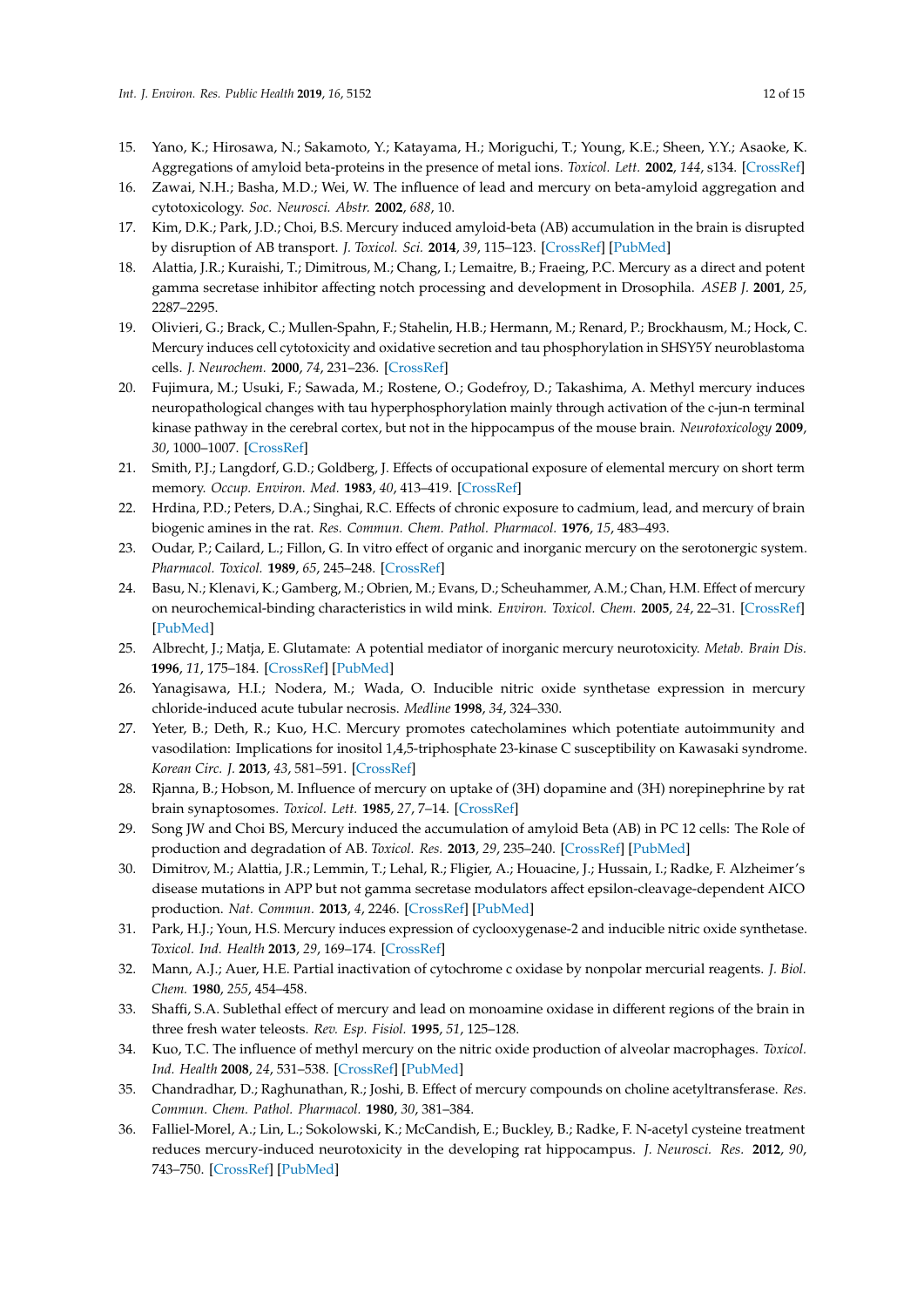- <span id="page-12-0"></span>37. Warfvinge, K.; Hansson, H.; Hultman, P. Systemic auto immunity due to mercury vapor exposure in genetically susceptible vapor exposure and genetically susceptible mice: Dose response studies. *Toxicol. Appl. Pharmocol.* **1995**, *132*, 299–309. [\[CrossRef\]](http://dx.doi.org/10.1006/taap.1995.1111) [\[PubMed\]](http://www.ncbi.nlm.nih.gov/pubmed/7785057)
- <span id="page-12-1"></span>38. Yamamoto, M.; Khan, N.; Muniroh, M.; Motomura, E.; Yanagisawa, R.; Matsuyama, T.; Vogel, C.F. Activation of interleukin-6 and-8 expression by methyl mercury in human U397 macrophages involves reIA and p50. *J. Appl. Toxicol.* **2017**, *37*, 611–620. [\[CrossRef\]](http://dx.doi.org/10.1002/jat.3411) [\[PubMed\]](http://www.ncbi.nlm.nih.gov/pubmed/27917510)
- <span id="page-12-2"></span>39. El-Fawal, H.A.; Gong, Z.; Little, A.R.; Evans, H.L. Exposure to methyl mercury results in serum auto antibodies to neurotypic and gliotypic proteins. *Neurotoxicity* **1996**, *17*, 531–539.
- <span id="page-12-3"></span>40. Gardner, R.M.; Nyland, J.F.; Evans, S.L.; Wang, S.B.; Doyle, K.M.; Crainceanu, C.M.; Silbergeld, E.K. Mercury induces an unopposed inflammatory response in human peripheral blood mononuclear cells in vitro. *Environ. Health Perspect Dec.* **2009**, *117*, 1932–1938. [\[CrossRef\]](http://dx.doi.org/10.1289/ehp.0900855)
- <span id="page-12-4"></span>41. Carneiro, M.F.; Morais, C.; Small, D.M.; Vesey, D.A.; Barbosa, F.; Gobe, G.C. Thimerosal induces apoptotic and fibrotic changes to kidney epithelial cells in vitro. *Environ. Toxicol.* **2015**, *30*, 1423–1433. [\[CrossRef\]](http://dx.doi.org/10.1002/tox.22012)
- <span id="page-12-5"></span>42. Thomas, C.J.; Chen, Y.; Buck, D.J. Chronic inorganic mercury exposure induces sex-specific changes in central TNF and expression. Importance in autism? *Neurosci. Lett.* **2011**, *504*, 40–44. [\[CrossRef\]](http://dx.doi.org/10.1016/j.neulet.2011.08.053)
- <span id="page-12-6"></span>43. Zhao, L.Q.; Shen, J.; You, O.C. Screen of early indicators for renal damage in mercury workers. J. *Sichuan Univ. Med Sci. Ed.* **2008**, *39*, 461–463.
- <span id="page-12-7"></span>44. Kumar, S.V.; Bhattacharya, S. In vitro toxicity of mercury, cadmium, and arsenic to platelet aggregation: Influence of adenylate cyclase and phosphodiesterase activity. *Vitr. Mol. Toxicol.* **2000**, *13*, 137–144. [\[CrossRef\]](http://dx.doi.org/10.1089/109793300440721) [\[PubMed\]](http://www.ncbi.nlm.nih.gov/pubmed/11031324)
- <span id="page-12-8"></span>45. Frenkel, G.D.; Cain, R.; Chao, S.E. Exposure of DNA to methyl mercury results in the rate of its transcription by mRNA polymerase II. *Biochem. Biophys. Res. Commun.* **1985**, *127*, 849–856. [\[CrossRef\]](http://dx.doi.org/10.1016/S0006-291X(85)80021-8)
- <span id="page-12-9"></span>46. Cordy, P.; Veiga, M.M.; Al-Saadi, S. Mercury contamination from artisanal gold mining in Antioquia, Columbia: The world's highest per capita mercury pollution. *Sci. Total Environ.* **2011**, *410*, 154–160. [\[CrossRef\]](http://dx.doi.org/10.1016/j.scitotenv.2011.09.006) [\[PubMed\]](http://www.ncbi.nlm.nih.gov/pubmed/22000915)
- <span id="page-12-10"></span>47. Simonian, L. *Alzheimer's Disease, 40 Years in the Wilderness, Download Citation*. 2017. Available online: http//seekingalpha.com/article/4071722\_Alzheimer\T1\[textquoterightsdisease](http//seekingalpha.com/article/4071722_Alzheimer\T1\textquoteright s disease) (accessed on 24 October 2019).
- <span id="page-12-11"></span>48. Bencko, V.; Wagner, V.; Wagner, M. Immunological profiles in workers occupationally exposed to inorganic mercury. *J. Hygdn. Epidemiol. Microbiol. Immunol.* **1990**, *34*, 9–15.
- <span id="page-12-12"></span>49. Falluel-Morel, A.; Sokolowski, F.; Sisti, H.M.; Sisti, H.M.; Shors, T.J.; Dicicco-Bloom, E. Developmental mercury exposure elicits acute hippocampal cell death, reductions in neurogenesis, and severe learning deficits during puberty. *J. Neurochem.* **2007**, *103*, 1968–1981. [\[CrossRef\]](http://dx.doi.org/10.1111/j.1471-4159.2007.04882.x)
- <span id="page-12-13"></span>50. Haley, B.E. Aluminum in Vaccines Increases Thimerosal's Activity. Available online: https://[vactruth.com](https://vactruth.com//10/06)/ /[10](https://vactruth.com//10/06)/06 (accessed on 24 October 2019).
- <span id="page-12-14"></span>51. Yin, X.; Sun, J.Z.; Mei, Y. Effect of Hg 2<sup>+</sup> on calcium channels and intracellular free calcium in trigeminal ganglion neurons of rats. *Ahonghua Lao Dong Wei Sheng* **2008**, *26*, 542–545.
- <span id="page-12-15"></span>52. Liugunnar, X.; Nordberg, F.; Jin, T. Increased urinary excretion of zinc and copper in mercuric chloride injection in rats. *Biometals* **1992**, *5*, 17–22.
- <span id="page-12-16"></span>53. Basun, H.; Forsell, L.G.; Wetterberg, L. Metab and trace elements in plasma. *Dis. Dement. Sect.* **1991**, *2*, 324–332.
- <span id="page-12-17"></span>54. Constantinidis, J. Hypothesis regarding amyloid and zinc in the pathogenesis of Alzheimer's disease potential for preventive intervention, Alzheimer's disease. *Assoc. Disord.* **1991**, *5*, 31–35. [\[CrossRef\]](http://dx.doi.org/10.1097/00002093-199100510-00004)
- <span id="page-12-18"></span>55. Olde Rikkert, M.G.; Verhey, F.R.; Sijben, J.V.V.; Bouwan, F.H.; Dautzenberg, P.L.; Lasink, M.; Sipers, W.M.; Van Assell, D.Z.; Van Hees, A.M.; Stevens, M.; et al. Differences in nutritional status between mild Alzheimer's disease patients and healthy controls. *J. Alzheimer Dis.* **2014**, *41*, 261–271. [\[CrossRef\]](http://dx.doi.org/10.3233/JAD-131892)
- <span id="page-12-19"></span>56. Alexander, J.; Thomassen, Y.; Aaseth, J. Increased urinary excretion of selenium among workers exposed to elemental mercury vapor. *J. Appl. Toxicol.* **1983**, *3*, 143–145. [\[CrossRef\]](http://dx.doi.org/10.1002/jat.2550030308) [\[PubMed\]](http://www.ncbi.nlm.nih.gov/pubmed/6619500)
- <span id="page-12-20"></span>57. Kim, H.; Kim, K.N.; Hwang, J.Y. Relation between serum folate status and blood mercury concentrations in pregnant women. *Nutrition* **2013**, *29*, 514–518. [\[CrossRef\]](http://dx.doi.org/10.1016/j.nut.2012.08.012) [\[PubMed\]](http://www.ncbi.nlm.nih.gov/pubmed/23274092)
- <span id="page-12-21"></span>58. Siegel, B.Z.; Siegel, S.M.; Correa, T.; Sekovanic, A.; Ajvazi, M. The protection of invertebrates, fish, and vascular plants against mercury poisoning by sulfur and selenium derivatives. *Arch. Environ. Contam. Toxicol.* **1991**, *20*, 241–246. [\[CrossRef\]](http://dx.doi.org/10.1007/BF01055910) [\[PubMed\]](http://www.ncbi.nlm.nih.gov/pubmed/2014999)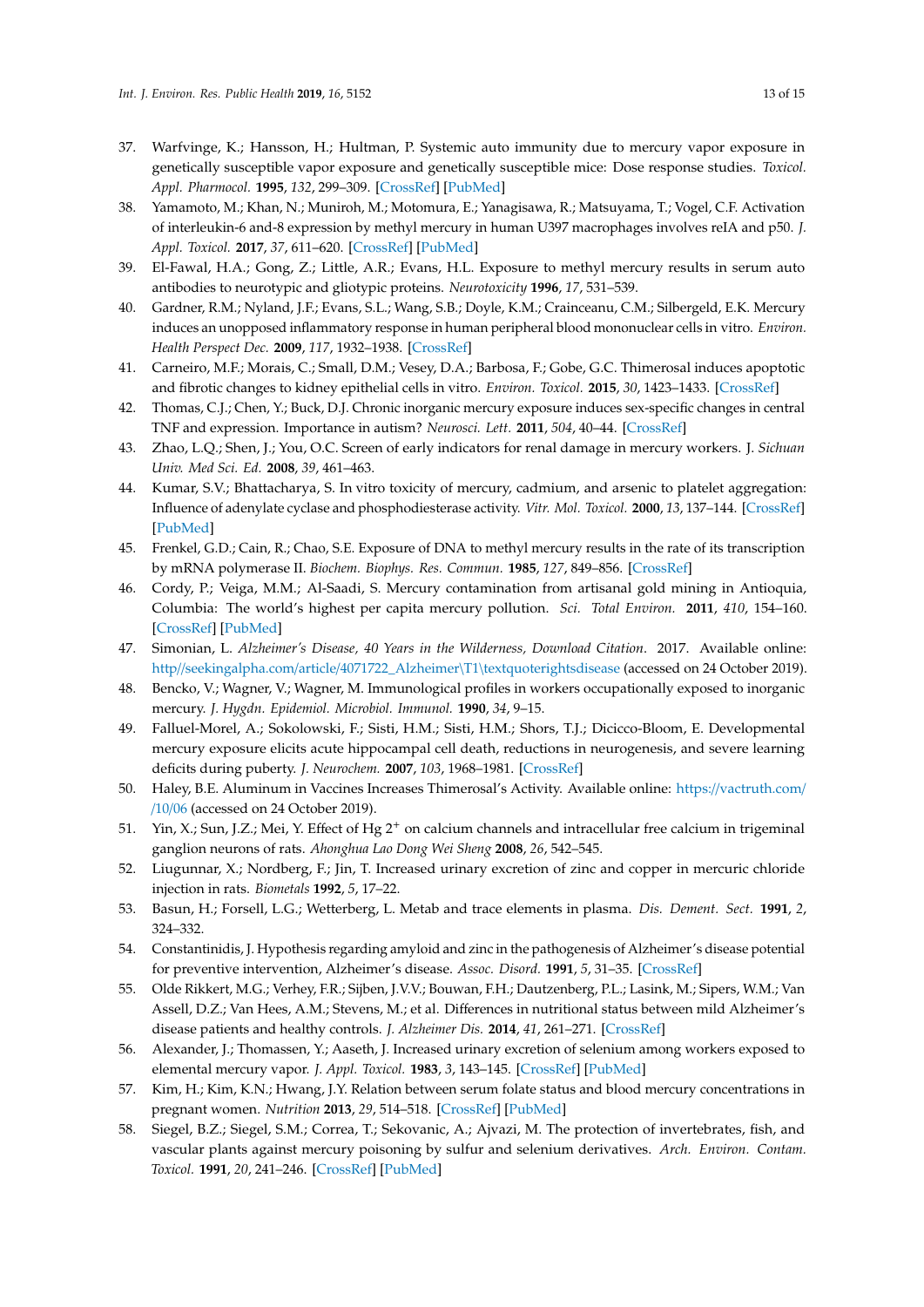- <span id="page-13-0"></span>59. Ahlrot-Westerlund, B.; Kauppi, M. The presence of mercury and reduced vitamin B12. *Heavy Metal. Bull.* **1971**, *172*, 1248–1249.
- <span id="page-13-1"></span>60. Zeneli, L.; Sekovanic, A.; Ajvazi, M.; Kurti, L.; Daci, N. Alterations in antioxidants defense system of workers chronically exposed to arsenic, cadmium, and mercury from coal flying ash. *Environ. Geochem. Health* **2016**, *38*, 65–72. [\[CrossRef\]](http://dx.doi.org/10.1007/s10653-015-9683-2)
- <span id="page-13-2"></span>61. Agarwal, R.; Goel, S.K.; Chandra, R.; Behari, J.R. Role of vitamin E in preventing acute mercury toxicity in rats. *Environ. Toxicol. Pharmacol.* **2010**, *29*, 70–78. [\[CrossRef\]](http://dx.doi.org/10.1016/j.etap.2009.10.003)
- <span id="page-13-3"></span>62. Baker-Racine, D. Heavy Metal Poisoning Eliminated. Available online: http://[.www.y2khealthanddetox.com](http: //.www.y2khealthanddetox.com/truthchol http:// www.y2khealthand)/ truthcholhttp://[www.y2khealthand](http: //.www.y2khealthanddetox.com/truthchol http:// www.y2khealthand) (accessed on 24 October 2019).
- <span id="page-13-4"></span>63. Verity, M.A.; Sarafian, T.; Pacifici, E.H.; Sevania, A. Phospholipase A2 stimulation by methyl mercury in neuron culture. *J. Neurochem.* **1994**, *62*, 705–714. [\[CrossRef\]](http://dx.doi.org/10.1046/j.1471-4159.1994.62020705.x)
- <span id="page-13-5"></span>64. Rotter, I.; Kosik-Bogacka, D.I.; Dolegowska, B.; Safranow, K.; Kuczyska, M.; Laszcznska, M. Analysis of the relationship between the blood concentration of several metals, macro- and micronutrients and endocrine disorders associated with male aging. *Environ. Geochem. Health* **2016**, *38*, 749–761. [\[CrossRef\]](http://dx.doi.org/10.1007/s10653-015-9758-0)
- <span id="page-13-6"></span>65. Agrawai, S.; Flora, G.; Bhatnager, P.; Flora, S.J. Comparative oxidative stress, metallothionein induction and organ toxicity following chronic exposure to arsenic, lead, and mercury in rats. *Cell Mol. Biol.* **2014**, *60*, 13–21.
- <span id="page-13-7"></span>66. Halbach, S.; Ballaton, N.; Clarkson, T.W. Mercury vapor uptake and hydrogen peroxide detoxification in human and mouse red blood cells. *Toxicol. Appl. Pharmacol.* **1988**, *96*, 517–524. [\[CrossRef\]](http://dx.doi.org/10.1016/0041-008X(88)90011-7)
- <span id="page-13-8"></span>67. Seppanen, K.; Soiinen, P.; Salonen, Y.; Lotjonen, S.; Laatikainen, R. Does mercury promote lipid peroxidation? *Biol. Trace Elem. Res.* **2004**, *101*, 117–132. [\[CrossRef\]](http://dx.doi.org/10.1385/BTER:101:2:117)
- <span id="page-13-9"></span>68. Olczk, K.; Kucharz, E.J.; Glowacki, A. Influence of chronic mercury poisoning upon the connective tissue in rats. I. Effect of mercuric chloride on glycosamine levels in tissue, serum, and urine. *Cent. Eur. J. Public Health* **1994**, *2*, 77–79.
- <span id="page-13-10"></span>69. Sakaue, M.; Mori, N.; Makita, M.; Fujishima, K.; Hara, S.; Arishna, K.; Yamamoto, M. Acceleration of methyl mercury-induced cell death of rat cellular neurons by brain-derived neurotrophic factor in vitro. *Brain Res* **2009**, *1273*, 55–162. [\[CrossRef\]](http://dx.doi.org/10.1016/j.brainres.2009.03.035) [\[PubMed\]](http://www.ncbi.nlm.nih.gov/pubmed/19332029)
- <span id="page-13-11"></span>70. Rao, M.V.; Purohit, A.; Patel, T. Melatonin protection on mercury-exerted brain toxicity in the rat. *Drug Chem. Toxicol.* **2010**, *33*, 209–216. [\[CrossRef\]](http://dx.doi.org/10.3109/01480540903349258)
- <span id="page-13-12"></span>71. Cho, Y.M. Fish consumption, mercury exposure, and the risk of cholesterol profiles: Findings from the Korea National Health and Nutrition Examination 2010–2011. *Environ. Health Toxicol.* **2017**, *32*, e2017014. [\[CrossRef\]](http://dx.doi.org/10.5620/eht.e2017014)
- <span id="page-13-13"></span>72. Chaudhury, S.; Mukhopadhyay, B.; Bose, S.; Bhattacharya, S. Involvement of mercury in platelet aggregation-probable mechanism of action. *Biomed. Environ. Sci.* **1996**, *9*, 26–36.
- <span id="page-13-14"></span>73. Henriksson, J.; Tjalve, H. Uptake of inorganic mercury in the olfactory bulbs via olfactory pathways in rats. *Environ. Res.* **1998**, *77*, 130–140. [\[CrossRef\]](http://dx.doi.org/10.1006/enrs.1997.3817)
- <span id="page-13-15"></span>74. Siblerud, R.L.; Kienholz, E.; Motl, J. Evidence that mercury from silver dental fillings may be an etiological factor in smoking. *Toxicol. Lett.* **1994**, 74. [\[CrossRef\]](http://dx.doi.org/10.1016/0378-4274(93)90022-P)
- <span id="page-13-16"></span>75. Omura, Y.; Beckman, S.L. Role of mercury in resistant infections and effective treatment of chlamydia trachomatis and herpes family viral infections. *Acupunct. Electrother Res.* **1995**, *20*, 195–229. [\[CrossRef\]](http://dx.doi.org/10.3727/036012995816357014)
- <span id="page-13-17"></span>76. Inman, A.D.; Chin, B. Heavy metal exposure reverses genetic resistance to chalmydia-induced arthritis. *Arthritis Res. Ther.* **2009**, *11*, R19. [\[CrossRef\]](http://dx.doi.org/10.1186/ar2610)
- <span id="page-13-18"></span>77. Black, F.J.; Bokhutlo, T.; Somoxa, A. The tropical African mercury anomaly: Lower than expected mercury concentrations in fish and human hair. *Sci. Total Environ.* **2011**, *409*, 1967–1975. [\[CrossRef\]](http://dx.doi.org/10.1016/j.scitotenv.2010.11.027) [\[PubMed\]](http://www.ncbi.nlm.nih.gov/pubmed/21342703)
- <span id="page-13-19"></span>78. Siblerud, R.L.; Motl, J.; Kienholz, E. Psychometric evidence that mercury from silver dental fillings may be an etiological factor in depression, excessive anger, and anxiety. *Psychol. Rep.* **1994**, *74*, 67–80. [\[CrossRef\]](http://dx.doi.org/10.2466/pr0.1994.74.1.67) [\[PubMed\]](http://www.ncbi.nlm.nih.gov/pubmed/8153237)
- <span id="page-13-20"></span>79. Choi, B.; Yeum, K.J.; Park, S.J.; Kim, K.V.; Joo, N.S. Elevated serum ferritin and mercury concentrations are associated with hypertension. *Environ. Toxicol.* **2015**, *30*, 101–108. [\[CrossRef\]](http://dx.doi.org/10.1002/tox.21899) [\[PubMed\]](http://www.ncbi.nlm.nih.gov/pubmed/23929718)
- <span id="page-13-21"></span>80. Bjorklund, G.; Steiskal, V.; Urbina, M.A.; Dadar, M.; Chirumbolo Mutter, J. Metals and Parkinson's disease: Mechanisms and biochemical processes. *Curr. Med. Chem.* **2018**, *25*, 2198–2214. [\[CrossRef\]](http://dx.doi.org/10.2174/0929867325666171129124616)
- <span id="page-13-22"></span>81. El-Saeed, G.; Abdel-Maksoud, S.; Bassyouni, H. Mercury toxicity and DNA damage in patients with Down syndrome. *Med. Res. J.* **2016**, *15*, 22–26. [\[CrossRef\]](http://dx.doi.org/10.1097/01.MJX.0000483973.37399.e7)